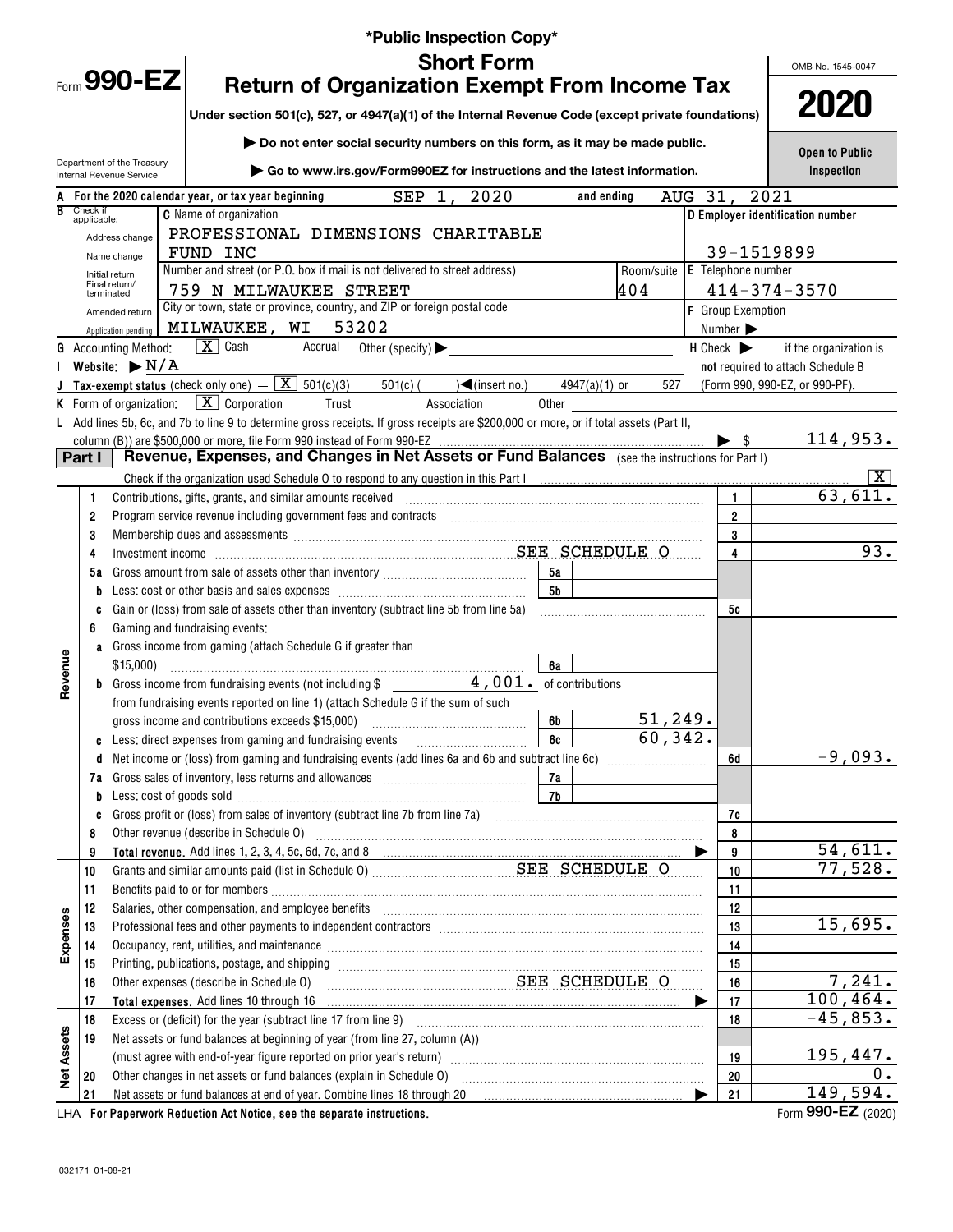|    |                 | PROFESSIONAL DIMENSIONS CHARITABLE<br>FUND INC<br>Form 990-EZ (2020)                                                                                        |                                 |                                       |    | 39-1519899                                           |                 | Page 2                          |
|----|-----------------|-------------------------------------------------------------------------------------------------------------------------------------------------------------|---------------------------------|---------------------------------------|----|------------------------------------------------------|-----------------|---------------------------------|
|    | Part II         | <b>Balance Sheets</b> (see the instructions for Part II)                                                                                                    |                                 |                                       |    |                                                      |                 |                                 |
|    |                 | Check if the organization used Schedule O to respond to any question in this Part II                                                                        |                                 |                                       |    |                                                      |                 | - X                             |
|    |                 |                                                                                                                                                             |                                 | (A) Beginning of year                 |    |                                                      | (B) End of year |                                 |
| 22 |                 |                                                                                                                                                             |                                 | 194, 126.                             | 22 |                                                      |                 | 153,070.                        |
| 23 |                 |                                                                                                                                                             |                                 |                                       | 23 |                                                      |                 |                                 |
| 24 |                 | Other assets (describe in Schedule 0) _______ SEE__ SCHEDULE__O                                                                                             |                                 | 1,321.                                | 24 |                                                      |                 | 0.                              |
| 25 |                 |                                                                                                                                                             |                                 | 195,447.                              | 25 |                                                      |                 | 153,070.                        |
| 26 |                 | Total liabilities (describe in Schedule 0) SEE SCHEDULE O                                                                                                   |                                 | 0.                                    | 26 |                                                      |                 | 3,476.                          |
| 27 |                 | Net assets or fund balances (line 27 of column (B) must agree with line 21)                                                                                 |                                 | 195,447.                              | 27 |                                                      |                 | 149,594.                        |
|    | Part III        | Statement of Program Service Accomplishments (see the instructions for Part III)                                                                            |                                 |                                       |    |                                                      | <b>Expenses</b> |                                 |
|    |                 | Check if the organization used Schedule O to respond to any question in this Part III                                                                       |                                 |                                       | x  | (Required for section<br>$501(c)(3)$ and $501(c)(4)$ |                 |                                 |
|    |                 | What is the organization's primary exempt purpose? SEE SCHEDULE O                                                                                           |                                 |                                       |    | organizations; optional for                          |                 |                                 |
|    |                 | Describe the organization's program service accomplishments for each of its three largest program services, as measured by expenses. In a clear and concise |                                 |                                       |    | others.)                                             |                 |                                 |
|    |                 | manner, describe the services provided, the number of persons benefited, and other relevant information for each program title.                             |                                 |                                       |    |                                                      |                 |                                 |
| 28 |                 | SEE SCHEDULE O                                                                                                                                              |                                 |                                       |    |                                                      |                 |                                 |
|    |                 |                                                                                                                                                             |                                 |                                       |    |                                                      |                 |                                 |
|    |                 |                                                                                                                                                             |                                 |                                       |    |                                                      |                 |                                 |
|    | (Grants \$      |                                                                                                                                                             |                                 |                                       |    | 128a                                                 |                 | 77,528.                         |
| 29 |                 |                                                                                                                                                             |                                 |                                       |    |                                                      |                 |                                 |
|    |                 |                                                                                                                                                             |                                 |                                       |    |                                                      |                 |                                 |
|    |                 |                                                                                                                                                             |                                 |                                       |    |                                                      |                 |                                 |
|    | (Grants \$      | ) If this amount includes foreign grants, check here $\ldots$ $\ldots$ $\ldots$ $\ldots$                                                                    |                                 |                                       |    | 129a                                                 |                 |                                 |
| 30 |                 |                                                                                                                                                             |                                 |                                       |    |                                                      |                 |                                 |
|    |                 |                                                                                                                                                             |                                 |                                       |    |                                                      |                 |                                 |
|    |                 |                                                                                                                                                             |                                 |                                       |    |                                                      |                 |                                 |
|    | (Grants \$      |                                                                                                                                                             |                                 |                                       |    | 130a                                                 |                 |                                 |
|    |                 |                                                                                                                                                             |                                 |                                       |    |                                                      |                 |                                 |
|    | (Grants \$      |                                                                                                                                                             |                                 |                                       |    | 31a                                                  |                 |                                 |
|    |                 | 32 Total program service expenses (add lines 28a through 31a)                                                                                               |                                 |                                       |    | 32                                                   |                 | 77,528.                         |
|    | Part IV         | List of Officers, Directors, Trustees, and Key Employees (list each one even if not compensated - see the instructions for Part IV)                         |                                 |                                       |    |                                                      |                 |                                 |
|    |                 | Check if the organization used Schedule O to respond to any question in this Part IV                                                                        |                                 |                                       |    |                                                      |                 | x                               |
|    |                 |                                                                                                                                                             | (b) Average hours               | (C) Reportable<br>compensation (Forms |    | $(d)$ Health benefits.<br>contributions to           |                 | (e) Estimated                   |
|    |                 | (a) Name and title                                                                                                                                          | per week devoted to<br>position | W-2/1099-MISC)                        |    | employee benefit<br>plans, and deferred              |                 | amount of other<br>compensation |
|    |                 |                                                                                                                                                             |                                 | (if not paid, enter -0-)              |    | compensation                                         |                 |                                 |
|    |                 | <b>AMALIA SCHOONE</b>                                                                                                                                       |                                 |                                       |    |                                                      |                 |                                 |
|    | <b>CHAIR</b>    |                                                                                                                                                             | 5.00                            | $0$ .                                 |    | 0.                                                   |                 | 0.                              |
|    |                 | ANGIE PHILLIPS                                                                                                                                              |                                 |                                       |    |                                                      |                 |                                 |
|    |                 | VICE CHAIR                                                                                                                                                  | 1.50                            | $0$ .                                 |    | 0.                                                   |                 | $0_{.}$                         |
|    |                 | <b>ANNE SUMMERS</b>                                                                                                                                         |                                 |                                       |    |                                                      |                 |                                 |
|    | <b>DIRECTOR</b> |                                                                                                                                                             | 1.50                            | 0.                                    |    | 0.                                                   |                 | 0.                              |
|    |                 | CRYSTAL FLENORL                                                                                                                                             |                                 |                                       |    |                                                      |                 |                                 |
|    | <b>DIRECTOR</b> |                                                                                                                                                             | 1.50                            | 0.                                    |    | 0.                                                   |                 | 0.                              |
|    |                 | DEVON NORWOOD                                                                                                                                               |                                 |                                       |    |                                                      |                 |                                 |
|    |                 | <b>TREASURER</b>                                                                                                                                            | 1.50                            | 0.                                    |    | 0.                                                   |                 | 0.                              |
|    |                 | DONNA DROSNER                                                                                                                                               |                                 |                                       |    |                                                      |                 |                                 |
|    | <b>DIRECTOR</b> |                                                                                                                                                             | 1.50                            | $0$ .                                 |    | 0.                                                   |                 | 0.                              |
|    |                 | HEIDI HOLDENER                                                                                                                                              |                                 |                                       |    |                                                      |                 |                                 |
|    | <b>DIRECTOR</b> |                                                                                                                                                             | 1.50                            | 0.                                    |    | 0.                                                   |                 | 0.                              |
|    |                 | <b>JANEL HINES</b>                                                                                                                                          |                                 |                                       |    |                                                      |                 |                                 |
|    | <b>DIRECTOR</b> |                                                                                                                                                             | 1.50                            | 0.                                    |    | 0.                                                   |                 | 0.                              |
|    |                 | KATHIE KUEHT                                                                                                                                                |                                 |                                       |    |                                                      |                 |                                 |
|    | <b>DIRECTOR</b> |                                                                                                                                                             | 1.50                            | 0.                                    |    | 0.                                                   |                 | 0.                              |
|    |                 | KATIE JOACHIM                                                                                                                                               |                                 |                                       |    |                                                      |                 |                                 |
|    | <b>DIRECTOR</b> |                                                                                                                                                             | 1.50                            | 0.                                    |    | 0.                                                   |                 | $0_{.}$                         |
|    |                 | KATIE SANDERS                                                                                                                                               |                                 |                                       |    |                                                      |                 |                                 |
|    |                 | IMPRINT AWARD VICE-CHAIR                                                                                                                                    | 1.50                            | $0$ .                                 |    | 0.                                                   |                 | $0_{.}$                         |
|    |                 | KIM MARGRAFF                                                                                                                                                |                                 |                                       |    |                                                      |                 |                                 |
|    |                 | ART CURATOR                                                                                                                                                 | 1.50                            | $0$ .                                 |    | 0.                                                   |                 | 0.                              |
|    |                 |                                                                                                                                                             |                                 |                                       |    |                                                      | 000E7           |                                 |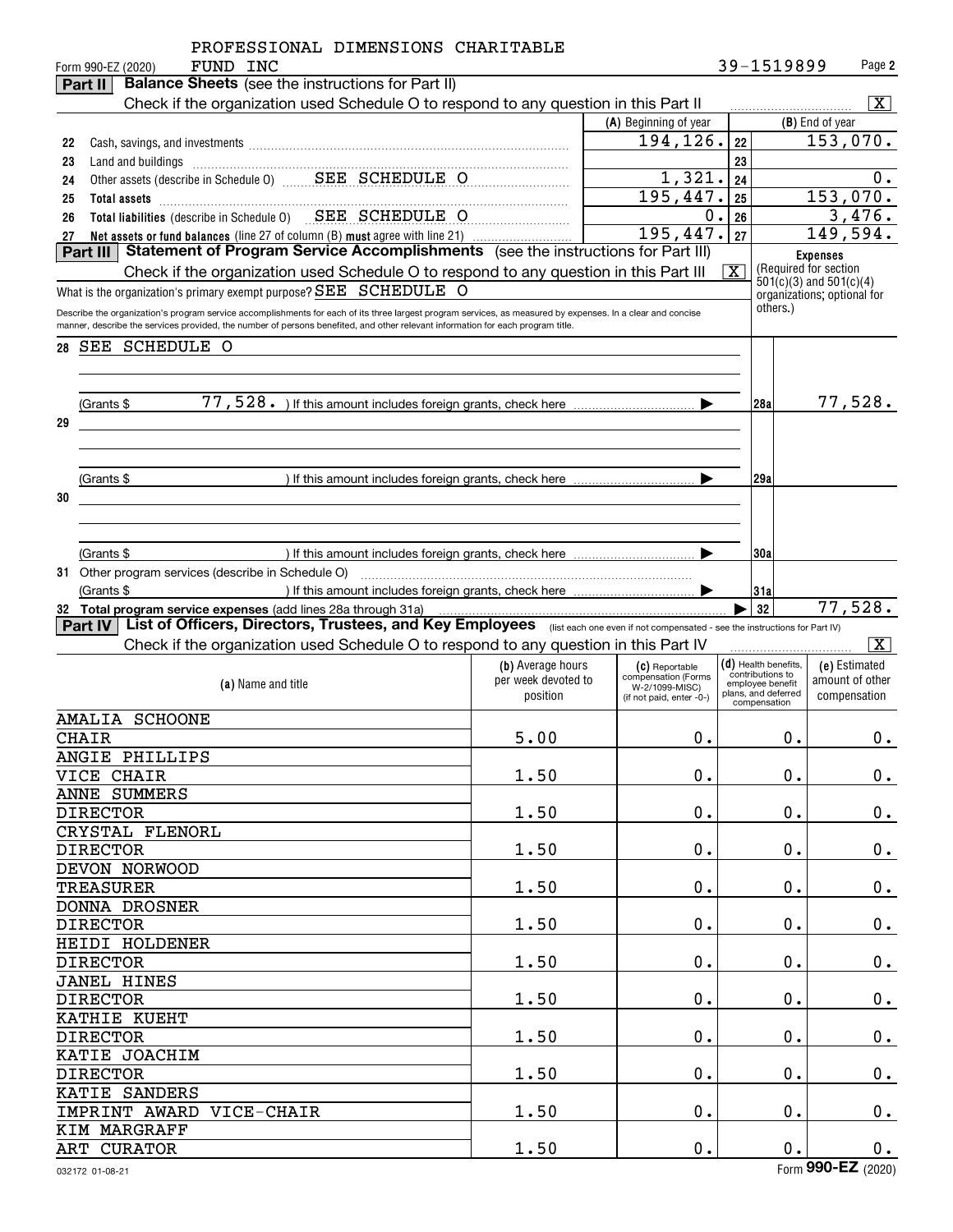| PROFESSIONAL DIMENSIONS CHARITABLE |  |  |  |
|------------------------------------|--|--|--|
|------------------------------------|--|--|--|

|    | 39-1519899<br>FUND INC<br>Form 990-EZ (2020)                                                                                                                                                                                                  |                 |         | Page 3              |
|----|-----------------------------------------------------------------------------------------------------------------------------------------------------------------------------------------------------------------------------------------------|-----------------|---------|---------------------|
|    | Other Information (Note the Schedule A and personal benefit contract statement requirements in the<br><b>Part V</b>                                                                                                                           |                 |         |                     |
|    | instructions for Part V.) Check if the organization used Sch. O to respond to any question in this Part V                                                                                                                                     |                 |         | $\lfloor x \rfloor$ |
|    |                                                                                                                                                                                                                                               |                 | Yesl No |                     |
| 33 | Did the organization engage in any significant activity not previously reported to the IRS? If "Yes," provide a detailed description of each                                                                                                  |                 |         |                     |
|    | activity in Schedule O                                                                                                                                                                                                                        | 33              |         | x                   |
| 34 | Were any significant changes made to the organizing or governing documents? If "Yes," attach a conformed copy of the amended                                                                                                                  |                 |         |                     |
|    | documents if they reflect a change to the organization's name. Otherwise, explain the change on Schedule O. See instructions                                                                                                                  | 34              |         | x                   |
|    | 35a Did the organization have unrelated business gross income of \$1,000 or more during the year from business activities (such as those reported                                                                                             |                 |         | x                   |
|    | on lines 2, 6a, and 7a, among others)?                                                                                                                                                                                                        | 35a<br>35b      | N/R     |                     |
|    | c Was the organization a section $501(c)(4)$ , $501(c)(5)$ , or $501(c)(6)$ organization subject to section $6033(e)$ notice, reporting, and proxy tax                                                                                        |                 |         |                     |
|    |                                                                                                                                                                                                                                               | 35с             |         | x                   |
| 36 | Did the organization undergo a liquidation, dissolution, termination, or significant disposition of net assets during the year? If "Yes,"                                                                                                     |                 |         |                     |
|    |                                                                                                                                                                                                                                               | 36              |         | х                   |
|    | 37a Enter amount of political expenditures, direct or indirect, as described in the instructions $\Box$ $\Box$ 37a<br>0.                                                                                                                      |                 |         |                     |
|    |                                                                                                                                                                                                                                               | 37 <sub>b</sub> |         | х                   |
|    | 38a Did the organization borrow from, or make any loans to, any officer, director, trustee, or key employee; or were any such loans made                                                                                                      |                 |         |                     |
|    |                                                                                                                                                                                                                                               | 38a             |         | х                   |
|    | 38 <sub>b</sub><br>N/A                                                                                                                                                                                                                        |                 |         |                     |
| 39 | Section 501(c)(7) organizations. Enter:                                                                                                                                                                                                       |                 |         |                     |
|    | N/A<br>39a                                                                                                                                                                                                                                    |                 |         |                     |
|    | N/A<br>39b                                                                                                                                                                                                                                    |                 |         |                     |
|    | 40a Section $501(c)(3)$ organizations. Enter amount of tax imposed on the organization during the year under:<br>0.                                                                                                                           |                 |         |                     |
|    | section 4911 $\triangleright$ 0. ; section 4912 $\triangleright$ 0. ; section 4955 $\triangleright$<br><b>b</b> Section 501(c)(3), 501(c)(4), and 501(c)(29) organizations. Did the organization engage in any section 4958 excess benefit    |                 |         |                     |
|    | transaction during the year, or did it engage in an excess benefit transaction in a prior year that has not been reported on any                                                                                                              |                 |         |                     |
|    | of its prior Forms 990 or 990-EZ? If "Yes," complete Schedule L, Part I                                                                                                                                                                       | 40b             |         | х                   |
|    | c Section 501(c)(3), 501(c)(4), and 501(c)(29) organizations. Enter amount of tax imposed on                                                                                                                                                  |                 |         |                     |
|    | 0.<br>organization managers or disqualified persons during the year under sections 4912, 4955, and 4958<br>.                                                                                                                                  |                 |         |                     |
|    | d Section 501(c)(3), 501(c)(4), and 501(c)(29) organizations. Enter amount of tax on line 40c reimbursed                                                                                                                                      |                 |         |                     |
|    | 0.<br>by the organization                                                                                                                                                                                                                     |                 |         |                     |
|    | e All organizations. At any time during the tax year, was the organization a party to a prohibited tax shelter                                                                                                                                |                 |         |                     |
|    | transaction? If "Yes," complete Form 8886-T                                                                                                                                                                                                   | 40e             |         | x                   |
| 41 | List the states with which a copy of this return is filed $\triangleright \texttt{WL}$                                                                                                                                                        |                 |         |                     |
|    | 42a The organization's books are in care of $\blacktriangleright$ PROFESSIONAL DIMENSIONS INC<br>Telephone no. $\triangleright$ 414 - 374 - 3570<br>Located at > 759 N MILWAUKEE STREET, MILWAUKEE,<br>$ZIP + 4$ $\triangleright$ 53202<br>WI |                 |         |                     |
|    | <b>b</b> At any time during the calendar year, did the organization have an interest in or a signature or other authority                                                                                                                     |                 |         |                     |
|    | over a financial account in a foreign country (such as a bank account, securities account, or other financial                                                                                                                                 |                 | Yes     | No                  |
|    | account)?                                                                                                                                                                                                                                     | 42b             |         | X                   |
|    | If "Yes," enter the name of the foreign country                                                                                                                                                                                               |                 |         |                     |
|    | See the instructions for exceptions and filing requirements for FinCEN Form 114, Report of Foreign Bank and Financial Accounts (FBAR).                                                                                                        |                 |         |                     |
|    |                                                                                                                                                                                                                                               | 42c             |         | x                   |
|    | If "Yes," enter the name of the foreign country $\blacktriangleright$                                                                                                                                                                         |                 |         |                     |
| 43 |                                                                                                                                                                                                                                               |                 |         |                     |
|    |                                                                                                                                                                                                                                               | N/A             |         |                     |
|    |                                                                                                                                                                                                                                               |                 |         |                     |
|    |                                                                                                                                                                                                                                               |                 | Yes No  |                     |
|    | 44a Did the organization maintain any donor advised funds during the year? If "Yes," Form 990 must be completed instead of                                                                                                                    |                 |         | х                   |
|    | Form 990-EZ<br><b>b</b> Did the organization operate one or more hospital facilities during the year? If "Yes," Form 990 must be completed instead                                                                                            | 44a             |         |                     |
|    |                                                                                                                                                                                                                                               | 44b             |         | x                   |
|    |                                                                                                                                                                                                                                               | 44c             |         | X                   |
|    | d If "Yes" to line 44c, has the organization filed a Form 720 to report these payments? If "No," provide an explanation                                                                                                                       |                 |         |                     |
|    |                                                                                                                                                                                                                                               | 44d             |         |                     |
|    |                                                                                                                                                                                                                                               | 45a             |         | X                   |
|    | <b>b</b> Did the organization receive any payment from or engage in any transaction with a controlled entity within the meaning of section                                                                                                    |                 |         |                     |
|    |                                                                                                                                                                                                                                               | 45b             |         |                     |

 **990-EZ** Form (2020)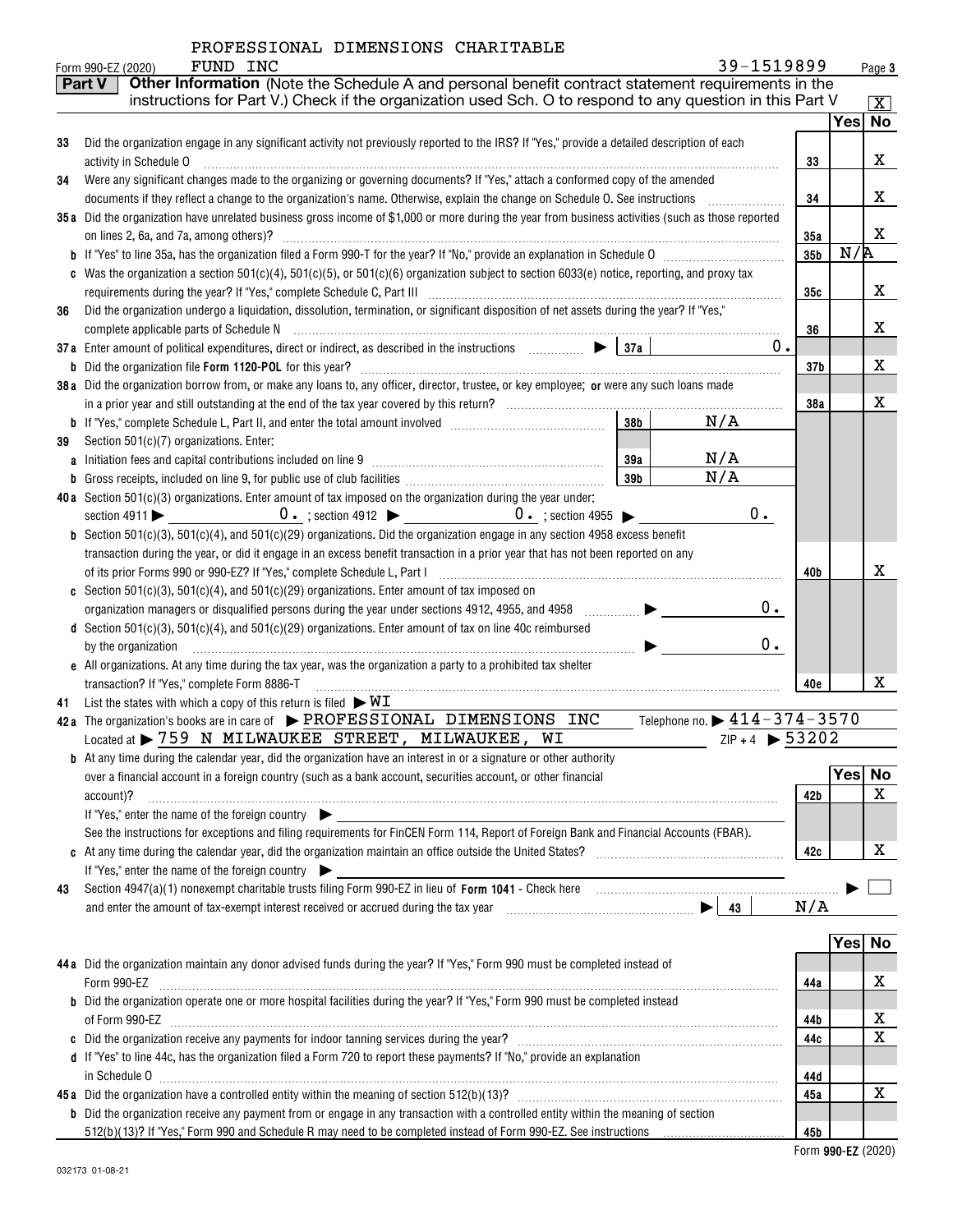|                     |                      | PROFESSIONAL DIMENSIONS CHARITABLE                                                                                                                                                                                                                                                                                                         |                             |                                 |          |                     |                                       |                                            |                          |                                 |              |
|---------------------|----------------------|--------------------------------------------------------------------------------------------------------------------------------------------------------------------------------------------------------------------------------------------------------------------------------------------------------------------------------------------|-----------------------------|---------------------------------|----------|---------------------|---------------------------------------|--------------------------------------------|--------------------------|---------------------------------|--------------|
|                     | Form 990-EZ (2020)   | FUND INC                                                                                                                                                                                                                                                                                                                                   |                             |                                 |          |                     |                                       | 39-1519899                                 |                          | Yes No                          | Page 4       |
|                     |                      | Did the organization engage, directly or indirectly, in political campaign activities on behalf of or in opposition to candidates for public office?                                                                                                                                                                                       |                             |                                 |          |                     |                                       |                                            |                          |                                 |              |
| 46                  |                      | If "Yes," complete Schedule C, Part I                                                                                                                                                                                                                                                                                                      |                             |                                 |          |                     |                                       |                                            | 46                       |                                 | $\mathbf{x}$ |
|                     | <b>Part VI</b>       | Section 501(c)(3) Organizations Only                                                                                                                                                                                                                                                                                                       |                             |                                 |          |                     |                                       |                                            |                          |                                 |              |
|                     |                      | All section 501(c)(3) organizations must answer questions 47-49b and 52, and complete the tables for lines 50 and 51.                                                                                                                                                                                                                      |                             |                                 |          |                     |                                       |                                            |                          |                                 |              |
|                     |                      |                                                                                                                                                                                                                                                                                                                                            |                             |                                 |          |                     |                                       |                                            |                          |                                 |              |
|                     |                      |                                                                                                                                                                                                                                                                                                                                            |                             |                                 |          |                     |                                       |                                            |                          | Yes                             | No           |
| 47                  |                      | Did the organization engage in lobbying activities or have a section 501(h) election in effect during the tax year? If "Yes," complete Sch. C, Part II                                                                                                                                                                                     |                             |                                 |          |                     |                                       |                                            | 47                       |                                 | $\mathbf X$  |
| 48                  |                      |                                                                                                                                                                                                                                                                                                                                            |                             |                                 |          |                     |                                       |                                            | 48                       |                                 | $\mathbf x$  |
|                     |                      | 49a Did the organization make any transfers to an exempt non-charitable related organization?<br>2010 marrow material or matterial material material material material material material material material material material mat                                                                                                           |                             |                                 |          |                     |                                       |                                            | 49a                      |                                 | X            |
|                     |                      |                                                                                                                                                                                                                                                                                                                                            |                             |                                 |          |                     |                                       |                                            | 49b                      |                                 |              |
| 50                  |                      | Complete this table for the organization's five highest compensated employees (other than officers, directors, trustees, and key employees) who each received more                                                                                                                                                                         |                             |                                 |          |                     |                                       |                                            |                          |                                 |              |
|                     |                      | than \$100,000 of compensation from the organization. If there is none, enter "None."                                                                                                                                                                                                                                                      |                             |                                 |          |                     |                                       |                                            |                          |                                 |              |
|                     |                      | (a) Name and title of each employee                                                                                                                                                                                                                                                                                                        |                             | (b) Average hours               |          |                     | (C) Reportable<br>compensation (Forms | $(d)$ Health benefits,<br>contributions to |                          | (e) Estimated                   |              |
|                     |                      |                                                                                                                                                                                                                                                                                                                                            |                             | per week devoted to<br>position |          |                     | W-2/1099-MISC)                        | employee benefit<br>plans, and deferred    |                          | amount of other<br>compensation |              |
|                     |                      | NONE                                                                                                                                                                                                                                                                                                                                       |                             |                                 |          |                     |                                       | compensation                               |                          |                                 |              |
|                     |                      |                                                                                                                                                                                                                                                                                                                                            |                             |                                 |          |                     |                                       |                                            |                          |                                 |              |
|                     |                      |                                                                                                                                                                                                                                                                                                                                            |                             |                                 |          |                     |                                       |                                            |                          |                                 |              |
|                     |                      |                                                                                                                                                                                                                                                                                                                                            |                             |                                 |          |                     |                                       |                                            |                          |                                 |              |
|                     |                      |                                                                                                                                                                                                                                                                                                                                            |                             |                                 |          |                     |                                       |                                            |                          |                                 |              |
|                     |                      |                                                                                                                                                                                                                                                                                                                                            |                             |                                 |          |                     |                                       |                                            |                          |                                 |              |
|                     |                      |                                                                                                                                                                                                                                                                                                                                            |                             |                                 |          |                     |                                       |                                            |                          |                                 |              |
|                     |                      |                                                                                                                                                                                                                                                                                                                                            |                             |                                 |          |                     |                                       |                                            |                          |                                 |              |
|                     |                      |                                                                                                                                                                                                                                                                                                                                            |                             |                                 |          |                     |                                       |                                            |                          |                                 |              |
|                     |                      |                                                                                                                                                                                                                                                                                                                                            |                             |                                 |          |                     |                                       |                                            |                          |                                 |              |
| 51                  |                      | Total number of other employees paid over \$100,000<br>Complete this table for the organization's five highest compensated independent contractors who each received more than \$100,000 of compensation from the<br>NONE<br>organization. If there is none, enter "None."<br>(a) Name and business address of each independent contractor |                             |                                 |          | (b) Type of service |                                       |                                            |                          | (c) Compensation                |              |
|                     |                      |                                                                                                                                                                                                                                                                                                                                            |                             |                                 |          |                     |                                       |                                            |                          |                                 |              |
|                     |                      |                                                                                                                                                                                                                                                                                                                                            |                             |                                 |          |                     |                                       |                                            |                          |                                 |              |
|                     |                      |                                                                                                                                                                                                                                                                                                                                            |                             |                                 |          |                     |                                       |                                            |                          |                                 |              |
|                     |                      |                                                                                                                                                                                                                                                                                                                                            |                             |                                 |          |                     |                                       |                                            |                          |                                 |              |
|                     |                      |                                                                                                                                                                                                                                                                                                                                            |                             |                                 |          |                     |                                       |                                            |                          |                                 |              |
|                     |                      |                                                                                                                                                                                                                                                                                                                                            |                             |                                 |          |                     |                                       |                                            |                          |                                 |              |
|                     |                      |                                                                                                                                                                                                                                                                                                                                            |                             |                                 |          |                     |                                       |                                            |                          |                                 |              |
|                     |                      |                                                                                                                                                                                                                                                                                                                                            |                             |                                 |          |                     |                                       |                                            |                          |                                 |              |
|                     |                      |                                                                                                                                                                                                                                                                                                                                            |                             |                                 |          |                     |                                       |                                            |                          |                                 |              |
|                     |                      |                                                                                                                                                                                                                                                                                                                                            |                             |                                 |          |                     |                                       |                                            |                          |                                 |              |
|                     |                      | Total number of other independent contractors each receiving over \$100,000                                                                                                                                                                                                                                                                |                             |                                 |          |                     |                                       |                                            |                          |                                 |              |
| 52                  |                      | Did the organization complete Schedule A? Note: All section 501(c)(3) organizations must attach a                                                                                                                                                                                                                                          |                             |                                 |          |                     |                                       |                                            |                          |                                 |              |
|                     | completed Schedule A |                                                                                                                                                                                                                                                                                                                                            |                             |                                 |          |                     |                                       |                                            | $\boxed{\mathbf{X}}$ Yes |                                 | No           |
|                     |                      | Under penalties of perjury, I declare that I have examined this return, including accompanying schedules and statements, and to the best of my knowledge and belief, it is<br>true, correct, and complete. Declaration of preparer (other than officer) is based on all information of which preparer has any knowledge.                   |                             |                                 |          |                     |                                       |                                            |                          |                                 |              |
|                     | P                    | $\omega$<br>$n_{M}$                                                                                                                                                                                                                                                                                                                        |                             |                                 |          |                     |                                       | 01/13/2022                                 |                          |                                 |              |
| Sign<br><b>Here</b> |                      | <b>FEASTER</b>                                                                                                                                                                                                                                                                                                                             | CEO-PROFESSIONAL DIMENSIONS |                                 |          |                     |                                       |                                            |                          |                                 |              |
|                     |                      | Two'e or/print name and title                                                                                                                                                                                                                                                                                                              |                             |                                 |          |                     |                                       |                                            |                          |                                 |              |
|                     |                      | Print/Type preparer's name                                                                                                                                                                                                                                                                                                                 | Preparer's signature        |                                 | Date     |                     | Check                                 | PTIN<br>if                                 |                          |                                 |              |
| Paid                |                      |                                                                                                                                                                                                                                                                                                                                            |                             |                                 |          |                     | self-employed                         |                                            |                          |                                 |              |
|                     | Preparer             | DIANA G. LUTTMANN                                                                                                                                                                                                                                                                                                                          | DIANA G. LUTTMANN           |                                 | 01/10/22 |                     |                                       |                                            |                          | P01075770                       |              |
|                     | <b>Use Only</b>      | Firm's name RITZ HOLMAN                                                                                                                                                                                                                                                                                                                    | LLP                         |                                 |          |                     |                                       | Firm's EIN > 39-0919055                    |                          |                                 |              |
|                     |                      | Firm's address ▶ 330 E. KILBOURN AVE, SUITE 550                                                                                                                                                                                                                                                                                            |                             |                                 |          |                     | Phone no.                             | $414 - 271 - 1451$                         |                          |                                 |              |

→ 230 E. KILBOURN AVE, SUITE 550<br>→ 330 E. KILBOURN AVE, SUITE 550

MILWAUKEE, WI 53202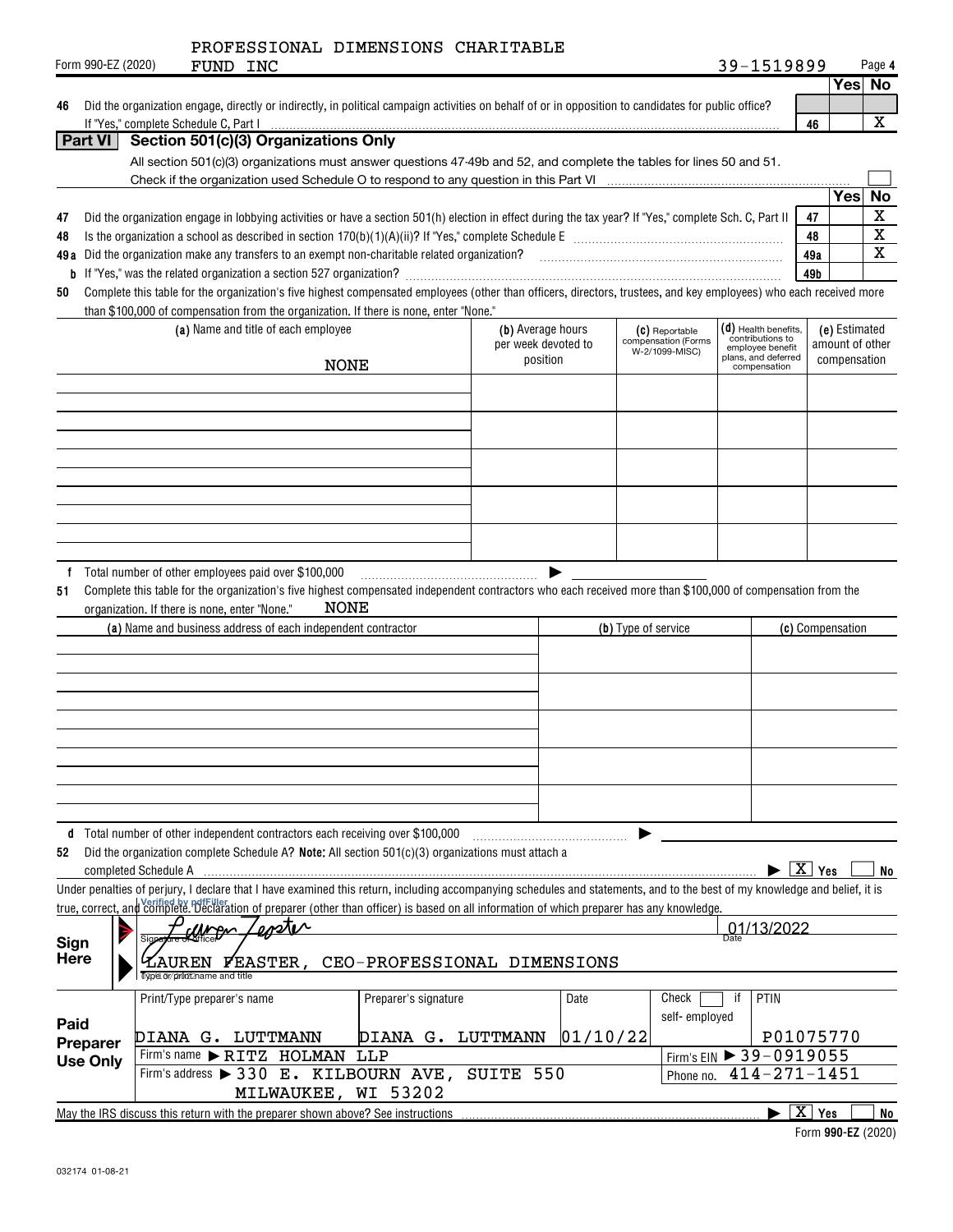|                          | <b>SCHEDULE A</b>                           |                                                                        | <b>Public Charity Status and Public Support</b>                                                                                                                                                                      |     |                                                                |                            | OMB No. 1545-0047                     |
|--------------------------|---------------------------------------------|------------------------------------------------------------------------|----------------------------------------------------------------------------------------------------------------------------------------------------------------------------------------------------------------------|-----|----------------------------------------------------------------|----------------------------|---------------------------------------|
|                          | (Form 990 or 990-EZ)                        |                                                                        | Complete if the organization is a section 501(c)(3) organization or a section                                                                                                                                        |     |                                                                |                            |                                       |
|                          |                                             |                                                                        | 4947(a)(1) nonexempt charitable trust.                                                                                                                                                                               |     |                                                                |                            |                                       |
| Internal Revenue Service | Department of the Treasury                  |                                                                        | Attach to Form 990 or Form 990-EZ.<br>Go to www.irs.gov/Form990 for instructions and the latest information.                                                                                                         |     |                                                                |                            | Open to Public<br>Inspection          |
|                          | Name of the organization                    |                                                                        | PROFESSIONAL DIMENSIONS CHARITABLE                                                                                                                                                                                   |     |                                                                |                            | <b>Employer identification number</b> |
|                          |                                             | FUND INC                                                               |                                                                                                                                                                                                                      |     |                                                                |                            | 39-1519899                            |
| Part I                   |                                             |                                                                        | Reason for Public Charity Status. (All organizations must complete this part.) See instructions.                                                                                                                     |     |                                                                |                            |                                       |
|                          |                                             |                                                                        | The organization is not a private foundation because it is: (For lines 1 through 12, check only one box.)                                                                                                            |     |                                                                |                            |                                       |
| 1                        |                                             |                                                                        | A church, convention of churches, or association of churches described in section 170(b)(1)(A)(i).                                                                                                                   |     |                                                                |                            |                                       |
| 2                        |                                             |                                                                        | A school described in section 170(b)(1)(A)(ii). (Attach Schedule E (Form 990 or 990-EZ).)                                                                                                                            |     |                                                                |                            |                                       |
| з                        |                                             |                                                                        | A hospital or a cooperative hospital service organization described in section 170(b)(1)(A)(iii).                                                                                                                    |     |                                                                |                            |                                       |
| 4                        |                                             |                                                                        | A medical research organization operated in conjunction with a hospital described in section 170(b)(1)(A)(iii). Enter the hospital's name,                                                                           |     |                                                                |                            |                                       |
| 5                        | city, and state:                            |                                                                        | An organization operated for the benefit of a college or university owned or operated by a governmental unit described in                                                                                            |     |                                                                |                            |                                       |
|                          |                                             | section 170(b)(1)(A)(iv). (Complete Part II.)                          |                                                                                                                                                                                                                      |     |                                                                |                            |                                       |
| 6                        |                                             |                                                                        | A federal, state, or local government or governmental unit described in section 170(b)(1)(A)(v).                                                                                                                     |     |                                                                |                            |                                       |
| <u>x</u><br>7            |                                             |                                                                        | An organization that normally receives a substantial part of its support from a governmental unit or from the general public described in                                                                            |     |                                                                |                            |                                       |
|                          |                                             | section 170(b)(1)(A)(vi). (Complete Part II.)                          |                                                                                                                                                                                                                      |     |                                                                |                            |                                       |
| 8                        |                                             |                                                                        | A community trust described in section 170(b)(1)(A)(vi). (Complete Part II.)                                                                                                                                         |     |                                                                |                            |                                       |
| 9                        |                                             |                                                                        | An agricultural research organization described in section 170(b)(1)(A)(ix) operated in conjunction with a land-grant college                                                                                        |     |                                                                |                            |                                       |
|                          |                                             |                                                                        | or university or a non-land-grant college of agriculture (see instructions). Enter the name, city, and state of the college or                                                                                       |     |                                                                |                            |                                       |
| 10                       | university:                                 |                                                                        | An organization that normally receives (1) more than 33 1/3% of its support from contributions, membership fees, and gross receipts from                                                                             |     |                                                                |                            |                                       |
|                          |                                             |                                                                        | activities related to its exempt functions, subject to certain exceptions; and (2) no more than 33 1/3% of its support from gross investment                                                                         |     |                                                                |                            |                                       |
|                          |                                             |                                                                        | income and unrelated business taxable income (less section 511 tax) from businesses acquired by the organization after June 30, 1975.                                                                                |     |                                                                |                            |                                       |
|                          |                                             | See section 509(a)(2). (Complete Part III.)                            |                                                                                                                                                                                                                      |     |                                                                |                            |                                       |
| 11                       |                                             |                                                                        | An organization organized and operated exclusively to test for public safety. See section 509(a)(4).                                                                                                                 |     |                                                                |                            |                                       |
| 12 <sub>2</sub>          |                                             |                                                                        | An organization organized and operated exclusively for the benefit of, to perform the functions of, or to carry out the purposes of one or                                                                           |     |                                                                |                            |                                       |
|                          |                                             |                                                                        | more publicly supported organizations described in section 509(a)(1) or section 509(a)(2). See section 509(a)(3). Check the box in                                                                                   |     |                                                                |                            |                                       |
|                          |                                             |                                                                        | lines 12a through 12d that describes the type of supporting organization and complete lines 12e, 12f, and 12g.                                                                                                       |     |                                                                |                            |                                       |
| а                        |                                             |                                                                        | Type I. A supporting organization operated, supervised, or controlled by its supported organization(s), typically by giving                                                                                          |     |                                                                |                            |                                       |
|                          |                                             | organization. You must complete Part IV, Sections A and B.             | the supported organization(s) the power to regularly appoint or elect a majority of the directors or trustees of the supporting                                                                                      |     |                                                                |                            |                                       |
| b                        |                                             |                                                                        | Type II. A supporting organization supervised or controlled in connection with its supported organization(s), by having                                                                                              |     |                                                                |                            |                                       |
|                          |                                             |                                                                        | control or management of the supporting organization vested in the same persons that control or manage the supported                                                                                                 |     |                                                                |                            |                                       |
|                          |                                             |                                                                        | organization(s). You must complete Part IV, Sections A and C.                                                                                                                                                        |     |                                                                |                            |                                       |
| с                        |                                             |                                                                        | Type III functionally integrated. A supporting organization operated in connection with, and functionally integrated with,                                                                                           |     |                                                                |                            |                                       |
|                          |                                             |                                                                        | its supported organization(s) (see instructions). You must complete Part IV, Sections A, D, and E.                                                                                                                   |     |                                                                |                            |                                       |
| d                        |                                             |                                                                        | Type III non-functionally integrated. A supporting organization operated in connection with its supported organization(s)                                                                                            |     |                                                                |                            |                                       |
|                          |                                             |                                                                        | that is not functionally integrated. The organization generally must satisfy a distribution requirement and an attentiveness                                                                                         |     |                                                                |                            |                                       |
|                          |                                             |                                                                        | requirement (see instructions). You must complete Part IV, Sections A and D, and Part V.                                                                                                                             |     |                                                                |                            |                                       |
| е                        |                                             |                                                                        | Check this box if the organization received a written determination from the IRS that it is a Type I, Type II, Type III<br>functionally integrated, or Type III non-functionally integrated supporting organization. |     |                                                                |                            |                                       |
| f                        | Enter the number of supported organizations |                                                                        |                                                                                                                                                                                                                      |     |                                                                |                            |                                       |
|                          |                                             | Provide the following information about the supported organization(s). |                                                                                                                                                                                                                      |     |                                                                |                            |                                       |
|                          | (i) Name of supported                       | (ii) EIN                                                               | (iii) Type of organization<br>(described on lines 1-10                                                                                                                                                               |     | (iv) Is the organization listed<br>in your governing document? | (v) Amount of monetary     | (vi) Amount of other                  |
|                          | organization                                |                                                                        | above (see instructions))                                                                                                                                                                                            | Yes | No                                                             | support (see instructions) | support (see instructions)            |
|                          |                                             |                                                                        |                                                                                                                                                                                                                      |     |                                                                |                            |                                       |
|                          |                                             |                                                                        |                                                                                                                                                                                                                      |     |                                                                |                            |                                       |
|                          |                                             |                                                                        |                                                                                                                                                                                                                      |     |                                                                |                            |                                       |
|                          |                                             |                                                                        |                                                                                                                                                                                                                      |     |                                                                |                            |                                       |
|                          |                                             |                                                                        |                                                                                                                                                                                                                      |     |                                                                |                            |                                       |
|                          |                                             |                                                                        |                                                                                                                                                                                                                      |     |                                                                |                            |                                       |
|                          |                                             |                                                                        |                                                                                                                                                                                                                      |     |                                                                |                            |                                       |
|                          |                                             |                                                                        |                                                                                                                                                                                                                      |     |                                                                |                            |                                       |
| Total                    |                                             |                                                                        |                                                                                                                                                                                                                      |     |                                                                |                            |                                       |
|                          |                                             |                                                                        |                                                                                                                                                                                                                      |     |                                                                |                            |                                       |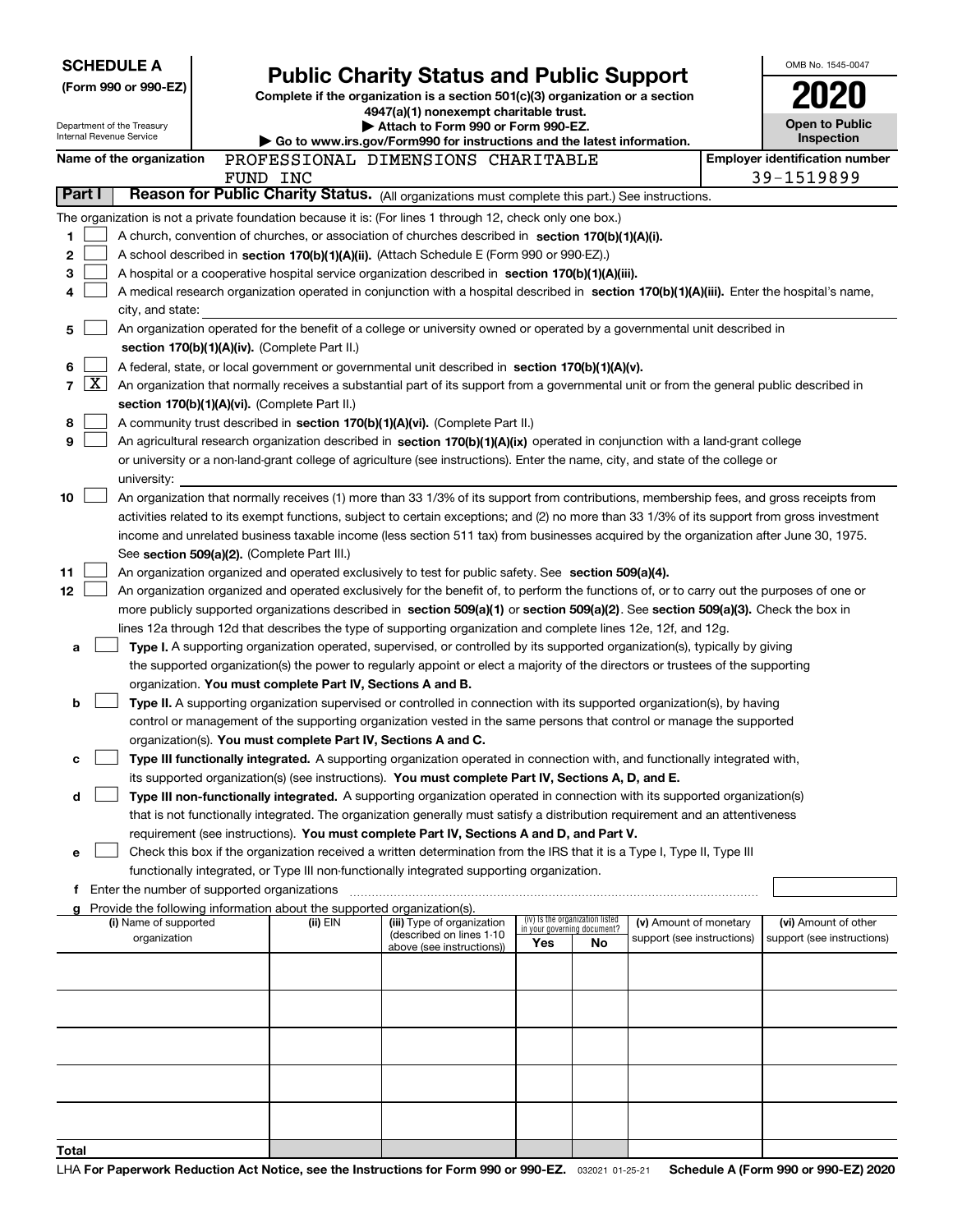# Schedule A (Form 990 or 990-EZ) 2020 FUND INC<br>**Part II** Support Schedule for Organization

**2** FUND INC 39-1519899

(Complete only if you checked the box on line 5, 7, or 8 of Part I or if the organization failed to qualify under Part III. If the organization fails to qualify under the tests listed below, please complete Part III.) **Bupport Schedule for Organizations Described in Sections 170(b)(1)(A)(iv) and 170(b)(1)(A)(vi)** 

|    | <b>Section A. Public Support</b>                                                                                                               |           |           |            |                        |          |                                          |
|----|------------------------------------------------------------------------------------------------------------------------------------------------|-----------|-----------|------------|------------------------|----------|------------------------------------------|
|    | Calendar year (or fiscal year beginning in) $\blacktriangleright$                                                                              | (a) 2016  | (b) 2017  | $(c)$ 2018 | $(d)$ 2019             | (e) 2020 | (f) Total                                |
|    | 1 Gifts, grants, contributions, and                                                                                                            |           |           |            |                        |          |                                          |
|    | membership fees received. (Do not                                                                                                              |           |           |            |                        |          |                                          |
|    | include any "unusual grants.")                                                                                                                 | 171, 419. | 176, 174. | 185,925.   | 194,950.               | 63,611.  | 792,079.                                 |
|    | 2 Tax revenues levied for the organ-                                                                                                           |           |           |            |                        |          |                                          |
|    | ization's benefit and either paid to                                                                                                           |           |           |            |                        |          |                                          |
|    | or expended on its behalf                                                                                                                      |           |           |            |                        |          |                                          |
|    | 3 The value of services or facilities                                                                                                          |           |           |            |                        |          |                                          |
|    | furnished by a governmental unit to                                                                                                            |           |           |            |                        |          |                                          |
|    | the organization without charge                                                                                                                |           |           |            |                        |          |                                          |
|    | 4 Total. Add lines 1 through 3                                                                                                                 | 171,419.  | 176, 174. | 185,925.   | $\overline{194,950}$ . | 63,611.  | $\overline{792}$ , 079.                  |
|    | 5 The portion of total contributions                                                                                                           |           |           |            |                        |          |                                          |
|    | by each person (other than a                                                                                                                   |           |           |            |                        |          |                                          |
|    | governmental unit or publicly                                                                                                                  |           |           |            |                        |          |                                          |
|    | supported organization) included                                                                                                               |           |           |            |                        |          |                                          |
|    | on line 1 that exceeds 2% of the                                                                                                               |           |           |            |                        |          |                                          |
|    | amount shown on line 11,                                                                                                                       |           |           |            |                        |          |                                          |
|    | column (f)                                                                                                                                     |           |           |            |                        |          |                                          |
|    | 6 Public support. Subtract line 5 from line 4.                                                                                                 |           |           |            |                        |          | 792,079.                                 |
|    | <b>Section B. Total Support</b>                                                                                                                |           |           |            |                        |          |                                          |
|    | Calendar year (or fiscal year beginning in)                                                                                                    | (a) 2016  | (b) 2017  | $(c)$ 2018 | $(d)$ 2019             | (e) 2020 | (f) Total                                |
|    | <b>7</b> Amounts from line 4                                                                                                                   | 171,419.  | 176, 174. | 185,925.   | 194,950.               | 63,611.  | 792,079.                                 |
|    | 8 Gross income from interest,                                                                                                                  |           |           |            |                        |          |                                          |
|    | dividends, payments received on                                                                                                                |           |           |            |                        |          |                                          |
|    | securities loans, rents, royalties,                                                                                                            |           |           |            |                        |          |                                          |
|    | and income from similar sources                                                                                                                | 20.       | 97.       | 108.       | 129.                   | 93.      | 447.                                     |
|    | 9 Net income from unrelated business                                                                                                           |           |           |            |                        |          |                                          |
|    | activities, whether or not the                                                                                                                 |           |           |            |                        |          |                                          |
|    | business is regularly carried on                                                                                                               |           |           |            |                        |          |                                          |
|    | 10 Other income. Do not include gain                                                                                                           |           |           |            |                        |          |                                          |
|    | or loss from the sale of capital                                                                                                               |           |           |            |                        |          |                                          |
|    | assets (Explain in Part VI.)                                                                                                                   |           |           |            |                        |          |                                          |
|    | 11 Total support. Add lines 7 through 10                                                                                                       |           |           |            |                        |          | 792,526.                                 |
|    | 12 Gross receipts from related activities, etc. (see instructions)                                                                             |           |           |            |                        | 12       | 51, 249.                                 |
|    | 13 First 5 years. If the Form 990 is for the organization's first, second, third, fourth, or fifth tax year as a section 501(c)(3)             |           |           |            |                        |          |                                          |
|    | organization, check this box and stop here                                                                                                     |           |           |            |                        |          |                                          |
|    | <b>Section C. Computation of Public Support Percentage</b>                                                                                     |           |           |            |                        |          |                                          |
|    |                                                                                                                                                |           |           |            |                        | 14       | 99.94<br>%                               |
|    |                                                                                                                                                |           |           |            |                        | 15       | 99.95<br>%                               |
|    | 16a 33 1/3% support test - 2020. If the organization did not check the box on line 13, and line 14 is 33 1/3% or more, check this box and      |           |           |            |                        |          |                                          |
|    | stop here. The organization qualifies as a publicly supported organization                                                                     |           |           |            |                        |          | $\blacktriangleright$ $\boxed{\text{X}}$ |
|    | b 33 1/3% support test - 2019. If the organization did not check a box on line 13 or 16a, and line 15 is 33 1/3% or more, check this box       |           |           |            |                        |          |                                          |
|    | and stop here. The organization qualifies as a publicly supported organization                                                                 |           |           |            |                        |          |                                          |
|    | 17a 10% -facts-and-circumstances test - 2020. If the organization did not check a box on line 13, 16a, or 16b, and line 14 is 10% or more,     |           |           |            |                        |          |                                          |
|    | and if the organization meets the facts-and-circumstances test, check this box and stop here. Explain in Part VI how the organization          |           |           |            |                        |          |                                          |
|    | meets the facts-and-circumstances test. The organization qualifies as a publicly supported organization                                        |           |           |            |                        |          |                                          |
|    | <b>b 10% -facts-and-circumstances test - 2019.</b> If the organization did not check a box on line 13, 16a, 16b, or 17a, and line 15 is 10% or |           |           |            |                        |          |                                          |
|    | more, and if the organization meets the facts-and-circumstances test, check this box and stop here. Explain in Part VI how the                 |           |           |            |                        |          |                                          |
|    | organization meets the facts-and-circumstances test. The organization qualifies as a publicly supported organization                           |           |           |            |                        |          |                                          |
| 18 | Private foundation. If the organization did not check a box on line 13, 16a, 16b, 17a, or 17b, check this box and see instructions             |           |           |            |                        |          |                                          |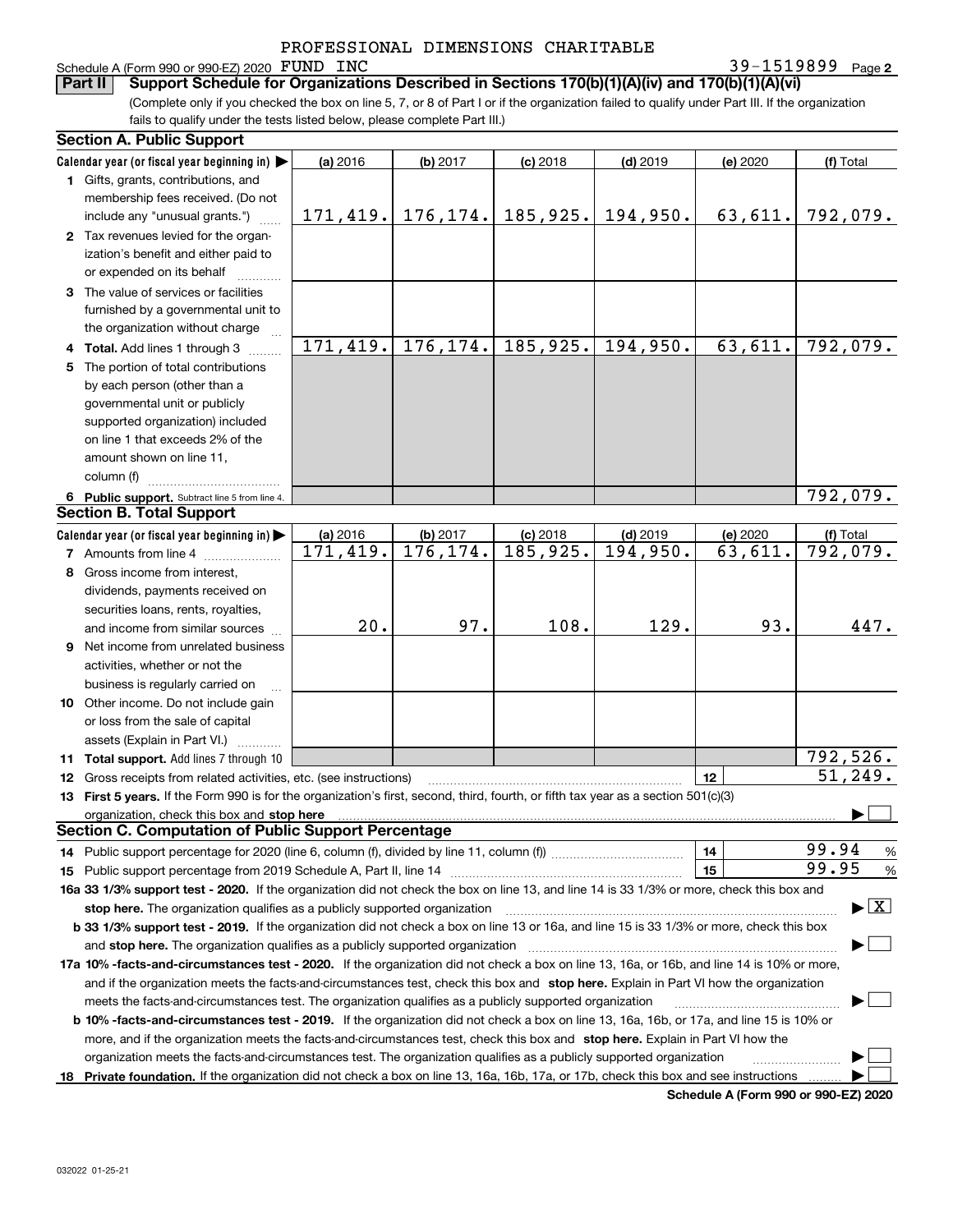| PROFESSIONAL DIMENSIONS CHARITABLE |  |  |
|------------------------------------|--|--|
|------------------------------------|--|--|

### **Part III Support Schedule for Organizations Described in Section 509(a)(2)**

(Complete only if you checked the box on line 10 of Part I or if the organization failed to qualify under Part II. If the organization fails to qualify under the tests listed below, please complete Part II.)

|    | <b>Section A. Public Support</b>                                                                                                                                                                                                   |          |          |            |            |          |           |
|----|------------------------------------------------------------------------------------------------------------------------------------------------------------------------------------------------------------------------------------|----------|----------|------------|------------|----------|-----------|
|    | Calendar year (or fiscal year beginning in) $\blacktriangleright$                                                                                                                                                                  | (a) 2016 | (b) 2017 | $(c)$ 2018 | $(d)$ 2019 | (e) 2020 | (f) Total |
|    | 1 Gifts, grants, contributions, and                                                                                                                                                                                                |          |          |            |            |          |           |
|    | membership fees received. (Do not                                                                                                                                                                                                  |          |          |            |            |          |           |
|    | include any "unusual grants.")                                                                                                                                                                                                     |          |          |            |            |          |           |
|    | <b>2</b> Gross receipts from admissions,                                                                                                                                                                                           |          |          |            |            |          |           |
|    | merchandise sold or services per-                                                                                                                                                                                                  |          |          |            |            |          |           |
|    | formed, or facilities furnished in                                                                                                                                                                                                 |          |          |            |            |          |           |
|    | any activity that is related to the<br>organization's tax-exempt purpose                                                                                                                                                           |          |          |            |            |          |           |
|    | 3 Gross receipts from activities that                                                                                                                                                                                              |          |          |            |            |          |           |
|    | are not an unrelated trade or bus-                                                                                                                                                                                                 |          |          |            |            |          |           |
|    | iness under section 513                                                                                                                                                                                                            |          |          |            |            |          |           |
|    | 4 Tax revenues levied for the organ-                                                                                                                                                                                               |          |          |            |            |          |           |
|    | ization's benefit and either paid to                                                                                                                                                                                               |          |          |            |            |          |           |
|    | or expended on its behalf                                                                                                                                                                                                          |          |          |            |            |          |           |
|    | .                                                                                                                                                                                                                                  |          |          |            |            |          |           |
|    | 5 The value of services or facilities                                                                                                                                                                                              |          |          |            |            |          |           |
|    | furnished by a governmental unit to                                                                                                                                                                                                |          |          |            |            |          |           |
|    | the organization without charge                                                                                                                                                                                                    |          |          |            |            |          |           |
|    | <b>6 Total.</b> Add lines 1 through 5                                                                                                                                                                                              |          |          |            |            |          |           |
|    | 7a Amounts included on lines 1, 2, and                                                                                                                                                                                             |          |          |            |            |          |           |
|    | 3 received from disqualified persons                                                                                                                                                                                               |          |          |            |            |          |           |
|    | <b>b</b> Amounts included on lines 2 and 3 received<br>from other than disqualified persons that                                                                                                                                   |          |          |            |            |          |           |
|    | exceed the greater of \$5,000 or 1% of the                                                                                                                                                                                         |          |          |            |            |          |           |
|    | amount on line 13 for the year                                                                                                                                                                                                     |          |          |            |            |          |           |
|    | c Add lines 7a and 7b                                                                                                                                                                                                              |          |          |            |            |          |           |
|    | 8 Public support. (Subtract line 7c from line 6.)                                                                                                                                                                                  |          |          |            |            |          |           |
|    | <b>Section B. Total Support</b>                                                                                                                                                                                                    |          |          |            |            |          |           |
|    | Calendar year (or fiscal year beginning in)                                                                                                                                                                                        | (a) 2016 | (b) 2017 | $(c)$ 2018 | $(d)$ 2019 | (e) 2020 | (f) Total |
|    | 9 Amounts from line 6                                                                                                                                                                                                              |          |          |            |            |          |           |
|    | <b>10a</b> Gross income from interest,<br>dividends, payments received on                                                                                                                                                          |          |          |            |            |          |           |
|    | securities loans, rents, royalties,                                                                                                                                                                                                |          |          |            |            |          |           |
|    | and income from similar sources                                                                                                                                                                                                    |          |          |            |            |          |           |
|    | <b>b</b> Unrelated business taxable income                                                                                                                                                                                         |          |          |            |            |          |           |
|    | (less section 511 taxes) from businesses                                                                                                                                                                                           |          |          |            |            |          |           |
|    | acquired after June 30, 1975 [10001]                                                                                                                                                                                               |          |          |            |            |          |           |
|    | c Add lines 10a and 10b                                                                                                                                                                                                            |          |          |            |            |          |           |
|    | 11 Net income from unrelated business                                                                                                                                                                                              |          |          |            |            |          |           |
|    | activities not included in line 10b,<br>whether or not the business is                                                                                                                                                             |          |          |            |            |          |           |
|    | regularly carried on                                                                                                                                                                                                               |          |          |            |            |          |           |
|    | <b>12</b> Other income. Do not include gain                                                                                                                                                                                        |          |          |            |            |          |           |
|    | or loss from the sale of capital<br>assets (Explain in Part VI.)                                                                                                                                                                   |          |          |            |            |          |           |
|    | <b>13</b> Total support. (Add lines 9, 10c, 11, and 12.)                                                                                                                                                                           |          |          |            |            |          |           |
|    | 14 First 5 years. If the Form 990 is for the organization's first, second, third, fourth, or fifth tax year as a section 501(c)(3) organization,                                                                                   |          |          |            |            |          |           |
|    | check this box and <b>stop here</b> with the construction of the construction of the state of the state of the construction of the construction of the construction of the construction of the construction of the construction of |          |          |            |            |          |           |
|    | <b>Section C. Computation of Public Support Percentage</b>                                                                                                                                                                         |          |          |            |            |          |           |
|    | 15 Public support percentage for 2020 (line 8, column (f), divided by line 13, column (f))                                                                                                                                         |          |          |            |            | 15       | ℀         |
| 16 | Public support percentage from 2019 Schedule A, Part III, line 15                                                                                                                                                                  |          |          |            |            | 16       | %         |
|    | <b>Section D. Computation of Investment Income Percentage</b>                                                                                                                                                                      |          |          |            |            |          |           |
| 17 | Investment income percentage for 2020 (line 10c, column (f), divided by line 13, column (f))                                                                                                                                       |          |          |            |            | 17       | %         |
|    | 18 Investment income percentage from 2019 Schedule A, Part III, line 17                                                                                                                                                            |          |          |            |            | 18       | %         |
|    | 19a 33 1/3% support tests - 2020. If the organization did not check the box on line 14, and line 15 is more than 33 1/3%, and line 17 is not                                                                                       |          |          |            |            |          |           |
|    | more than 33 1/3%, check this box and stop here. The organization qualifies as a publicly supported organization                                                                                                                   |          |          |            |            |          |           |
|    | b 33 1/3% support tests - 2019. If the organization did not check a box on line 14 or line 19a, and line 16 is more than 33 1/3%, and                                                                                              |          |          |            |            |          |           |
|    | line 18 is not more than 33 1/3%, check this box and stop here. The organization qualifies as a publicly supported organization                                                                                                    |          |          |            |            |          |           |
| 20 |                                                                                                                                                                                                                                    |          |          |            |            |          |           |
|    |                                                                                                                                                                                                                                    |          |          |            |            |          |           |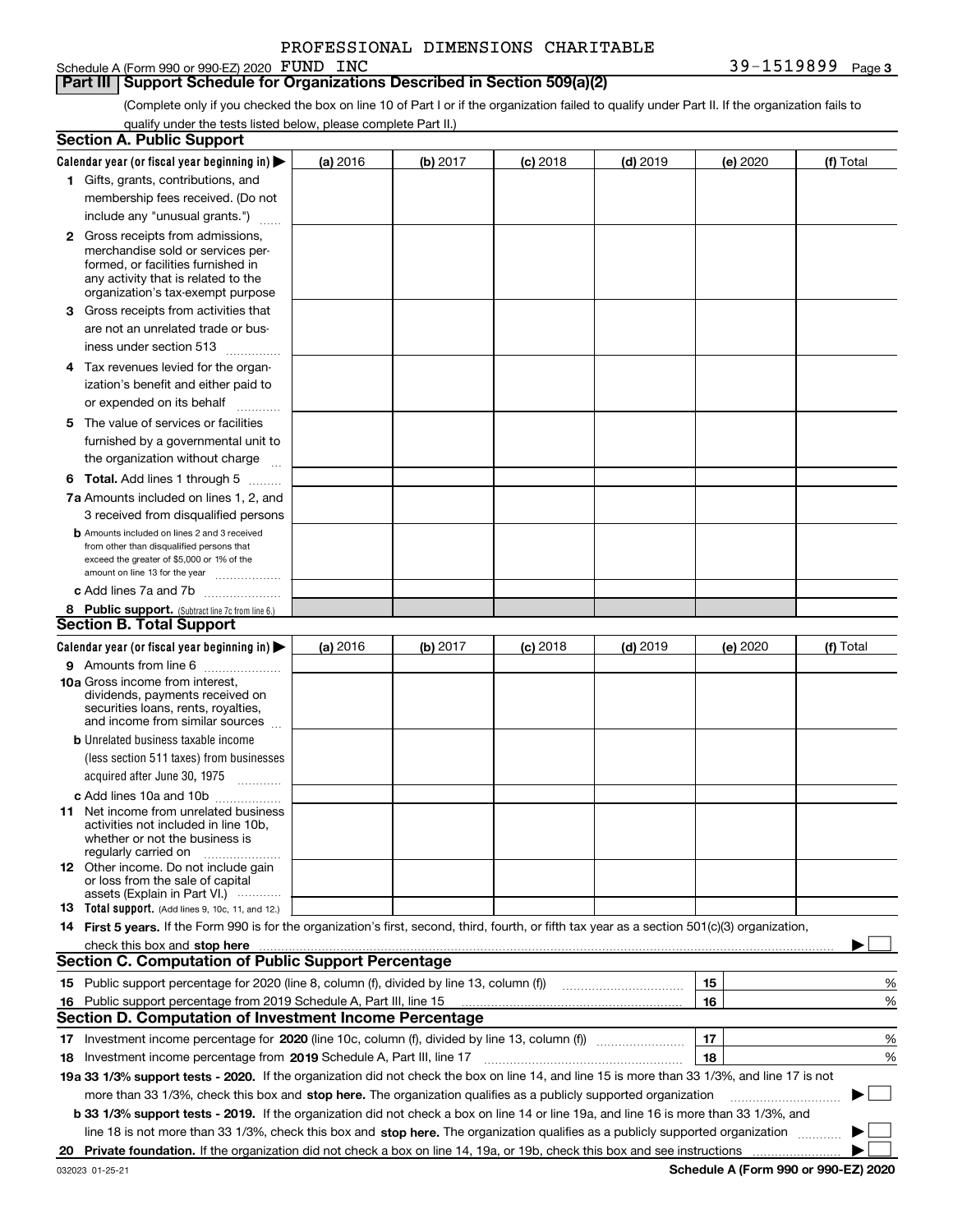### Schedule A (Form 990 or 990-EZ) 2020  $\textbf{FUND } INC$ **Part IV Supporting Organizations**

(Complete only if you checked a box in line 12 on Part I. If you checked box 12a, Part I, complete Sections A and B. If you checked box 12b, Part I, complete Sections A and C. If you checked box 12c, Part I, complete Sections A, D, and E. If you checked box 12d, Part I, complete Sections A and D, and complete Part V.)

### **Section A. All Supporting Organizations**

- **1** Are all of the organization's supported organizations listed by name in the organization's governing documents? If "No," describe in **Part VI** how the supported organizations are designated. If designated by *class or purpose, describe the designation. If historic and continuing relationship, explain.*
- **2** Did the organization have any supported organization that does not have an IRS determination of status under section 509(a)(1) or (2)? If "Yes," explain in Part VI how the organization determined that the supported *organization was described in section 509(a)(1) or (2).*
- **3a** Did the organization have a supported organization described in section 501(c)(4), (5), or (6)? If "Yes," answer *lines 3b and 3c below.*
- **b** Did the organization confirm that each supported organization qualified under section 501(c)(4), (5), or (6) and satisfied the public support tests under section 509(a)(2)? If "Yes," describe in **Part VI** when and how the *organization made the determination.*
- **c**Did the organization ensure that all support to such organizations was used exclusively for section 170(c)(2)(B) purposes? If "Yes," explain in **Part VI** what controls the organization put in place to ensure such use.
- **4a***If* Was any supported organization not organized in the United States ("foreign supported organization")? *"Yes," and if you checked box 12a or 12b in Part I, answer lines 4b and 4c below.*
- **b** Did the organization have ultimate control and discretion in deciding whether to make grants to the foreign supported organization? If "Yes," describe in **Part VI** how the organization had such control and discretion *despite being controlled or supervised by or in connection with its supported organizations.*
- **c** Did the organization support any foreign supported organization that does not have an IRS determination under sections 501(c)(3) and 509(a)(1) or (2)? If "Yes," explain in **Part VI** what controls the organization used *to ensure that all support to the foreign supported organization was used exclusively for section 170(c)(2)(B) purposes.*
- **5a***If "Yes,"* Did the organization add, substitute, or remove any supported organizations during the tax year? answer lines 5b and 5c below (if applicable). Also, provide detail in **Part VI,** including (i) the names and EIN *numbers of the supported organizations added, substituted, or removed; (ii) the reasons for each such action; (iii) the authority under the organization's organizing document authorizing such action; and (iv) how the action was accomplished (such as by amendment to the organizing document).*
- **b** Type I or Type II only. Was any added or substituted supported organization part of a class already designated in the organization's organizing document?
- **cSubstitutions only.**  Was the substitution the result of an event beyond the organization's control?
- **6** Did the organization provide support (whether in the form of grants or the provision of services or facilities) to **Part VI.** *If "Yes," provide detail in* support or benefit one or more of the filing organization's supported organizations? anyone other than (i) its supported organizations, (ii) individuals that are part of the charitable class benefited by one or more of its supported organizations, or (iii) other supporting organizations that also
- **7**Did the organization provide a grant, loan, compensation, or other similar payment to a substantial contributor *If "Yes," complete Part I of Schedule L (Form 990 or 990-EZ).* regard to a substantial contributor? (as defined in section 4958(c)(3)(C)), a family member of a substantial contributor, or a 35% controlled entity with
- **8** Did the organization make a loan to a disqualified person (as defined in section 4958) not described in line 7? *If "Yes," complete Part I of Schedule L (Form 990 or 990-EZ).*
- **9a** Was the organization controlled directly or indirectly at any time during the tax year by one or more in section 509(a)(1) or (2))? If "Yes," *provide detail in* <code>Part VI.</code> disqualified persons, as defined in section 4946 (other than foundation managers and organizations described
- **b** Did one or more disqualified persons (as defined in line 9a) hold a controlling interest in any entity in which the supporting organization had an interest? If "Yes," provide detail in P**art VI**.
- **c**Did a disqualified person (as defined in line 9a) have an ownership interest in, or derive any personal benefit from, assets in which the supporting organization also had an interest? If "Yes," provide detail in P**art VI.**
- **10a** Was the organization subject to the excess business holdings rules of section 4943 because of section supporting organizations)? If "Yes," answer line 10b below. 4943(f) (regarding certain Type II supporting organizations, and all Type III non-functionally integrated
- **b** Did the organization have any excess business holdings in the tax year? (Use Schedule C, Form 4720, to *determine whether the organization had excess business holdings.)*

**1**

**Yes**

**No**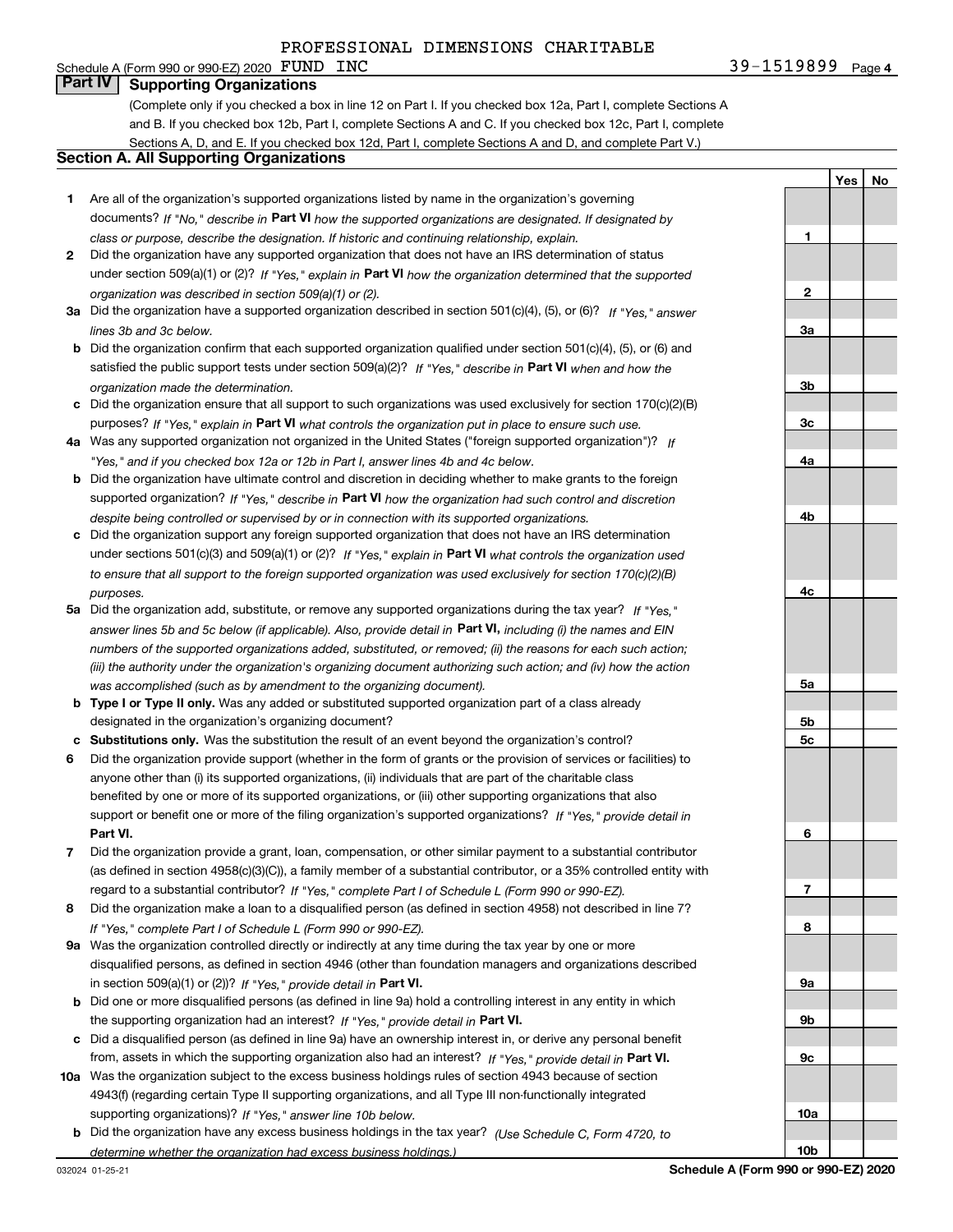**Part IV Supporting Organizations** *(continued)*

| INC<br>Schedule A (Form 990 or 990-EZ) 2020 $\,$ ${\rm FUND}$ | $39 - 1519899$ Page 5 |  |
|---------------------------------------------------------------|-----------------------|--|
|---------------------------------------------------------------|-----------------------|--|

|    |                                                                                                                                                                                                                                                          |     | Yes | No |
|----|----------------------------------------------------------------------------------------------------------------------------------------------------------------------------------------------------------------------------------------------------------|-----|-----|----|
| 11 | Has the organization accepted a gift or contribution from any of the following persons?                                                                                                                                                                  |     |     |    |
|    | a A person who directly or indirectly controls, either alone or together with persons described in lines 11b and                                                                                                                                         |     |     |    |
|    | 11c below, the governing body of a supported organization?                                                                                                                                                                                               | 11a |     |    |
|    | <b>b</b> A family member of a person described in line 11a above?                                                                                                                                                                                        | 11b |     |    |
|    | c A 35% controlled entity of a person described in line 11a or 11b above? If "Yes" to line 11a, 11b, or 11c, provide                                                                                                                                     |     |     |    |
|    | detail in Part VI.                                                                                                                                                                                                                                       | 11c |     |    |
|    | <b>Section B. Type I Supporting Organizations</b>                                                                                                                                                                                                        |     |     |    |
|    |                                                                                                                                                                                                                                                          |     |     |    |
|    |                                                                                                                                                                                                                                                          |     | Yes | No |
| 1  | Did the governing body, members of the governing body, officers acting in their official capacity, or membership of one or                                                                                                                               |     |     |    |
|    | more supported organizations have the power to regularly appoint or elect at least a majority of the organization's officers,<br>directors, or trustees at all times during the tax year? If "No," describe in Part VI how the supported organization(s) |     |     |    |
|    | effectively operated, supervised, or controlled the organization's activities. If the organization had more than one supported                                                                                                                           |     |     |    |
|    | organization, describe how the powers to appoint and/or remove officers, directors, or trustees were allocated among the                                                                                                                                 |     |     |    |
|    | supported organizations and what conditions or restrictions, if any, applied to such powers during the tax year.                                                                                                                                         | 1   |     |    |
| 2  | Did the organization operate for the benefit of any supported organization other than the supported                                                                                                                                                      |     |     |    |
|    | organization(s) that operated, supervised, or controlled the supporting organization? If "Yes," explain in                                                                                                                                               |     |     |    |
|    | Part VI how providing such benefit carried out the purposes of the supported organization(s) that operated,                                                                                                                                              |     |     |    |
|    | supervised, or controlled the supporting organization.                                                                                                                                                                                                   | 2   |     |    |
|    | Section C. Type II Supporting Organizations                                                                                                                                                                                                              |     |     |    |
|    |                                                                                                                                                                                                                                                          |     |     |    |
|    |                                                                                                                                                                                                                                                          |     | Yes | No |
| 1. | Were a majority of the organization's directors or trustees during the tax year also a majority of the directors                                                                                                                                         |     |     |    |
|    | or trustees of each of the organization's supported organization(s)? If "No," describe in Part VI how control                                                                                                                                            |     |     |    |
|    | or management of the supporting organization was vested in the same persons that controlled or managed                                                                                                                                                   |     |     |    |
|    | the supported organization(s).                                                                                                                                                                                                                           | 1   |     |    |
|    | Section D. All Type III Supporting Organizations                                                                                                                                                                                                         |     |     |    |
|    |                                                                                                                                                                                                                                                          |     | Yes | No |
| 1  | Did the organization provide to each of its supported organizations, by the last day of the fifth month of the                                                                                                                                           |     |     |    |
|    | organization's tax year, (i) a written notice describing the type and amount of support provided during the prior tax                                                                                                                                    |     |     |    |
|    | year, (ii) a copy of the Form 990 that was most recently filed as of the date of notification, and (iii) copies of the                                                                                                                                   |     |     |    |
|    | organization's governing documents in effect on the date of notification, to the extent not previously provided?                                                                                                                                         | 1   |     |    |
| 2  | Were any of the organization's officers, directors, or trustees either (i) appointed or elected by the supported                                                                                                                                         |     |     |    |
|    | organization(s) or (ii) serving on the governing body of a supported organization? If "No," explain in Part VI how                                                                                                                                       |     |     |    |
|    |                                                                                                                                                                                                                                                          | 2   |     |    |
|    | the organization maintained a close and continuous working relationship with the supported organization(s).                                                                                                                                              |     |     |    |
| 3  | By reason of the relationship described in line 2, above, did the organization's supported organizations have a                                                                                                                                          |     |     |    |
|    | significant voice in the organization's investment policies and in directing the use of the organization's                                                                                                                                               |     |     |    |
|    | income or assets at all times during the tax year? If "Yes," describe in Part VI the role the organization's                                                                                                                                             |     |     |    |
|    | supported organizations played in this regard.                                                                                                                                                                                                           | 3   |     |    |
|    | Section E. Type III Functionally Integrated Supporting Organizations                                                                                                                                                                                     |     |     |    |
| 1  | Check the box next to the method that the organization used to satisfy the Integral Part Test during the year (see instructions).                                                                                                                        |     |     |    |
| a  | The organization satisfied the Activities Test. Complete line 2 below.                                                                                                                                                                                   |     |     |    |
| b  | The organization is the parent of each of its supported organizations. Complete line 3 below.                                                                                                                                                            |     |     |    |
| c  | The organization supported a governmental entity. Describe in Part VI how you supported a governmental entity (see instructions).                                                                                                                        |     |     |    |
| 2  | Activities Test. Answer lines 2a and 2b below.                                                                                                                                                                                                           |     | Yes | No |
| а  | Did substantially all of the organization's activities during the tax year directly further the exempt purposes of                                                                                                                                       |     |     |    |
|    | the supported organization(s) to which the organization was responsive? If "Yes." then in Part VI identify                                                                                                                                               |     |     |    |
|    | those supported organizations and explain how these activities directly furthered their exempt purposes,                                                                                                                                                 |     |     |    |
|    |                                                                                                                                                                                                                                                          |     |     |    |
|    | how the organization was responsive to those supported organizations, and how the organization determined                                                                                                                                                | 2a  |     |    |
|    | that these activities constituted substantially all of its activities.                                                                                                                                                                                   |     |     |    |
|    | <b>b</b> Did the activities described in line 2a, above, constitute activities that, but for the organization's involvement,                                                                                                                             |     |     |    |
|    | one or more of the organization's supported organization(s) would have been engaged in? If "Yes," explain in                                                                                                                                             |     |     |    |
|    | <b>Part VI</b> the reasons for the organization's position that its supported organization(s) would have engaged in                                                                                                                                      |     |     |    |
|    | these activities but for the organization's involvement.                                                                                                                                                                                                 | 2b  |     |    |
| з  | Parent of Supported Organizations. Answer lines 3a and 3b below.                                                                                                                                                                                         |     |     |    |
|    | a Did the organization have the power to regularly appoint or elect a majority of the officers, directors, or                                                                                                                                            |     |     |    |
|    | trustees of each of the supported organizations? If "Yes" or "No" provide details in Part VI.                                                                                                                                                            | За  |     |    |
|    | <b>b</b> Did the organization exercise a substantial degree of direction over the policies, programs, and activities of each                                                                                                                             |     |     |    |
|    | of its supported organizations? If "Yes," describe in Part VI the role played by the organization in this regard.                                                                                                                                        | Зb  |     |    |
|    |                                                                                                                                                                                                                                                          |     |     |    |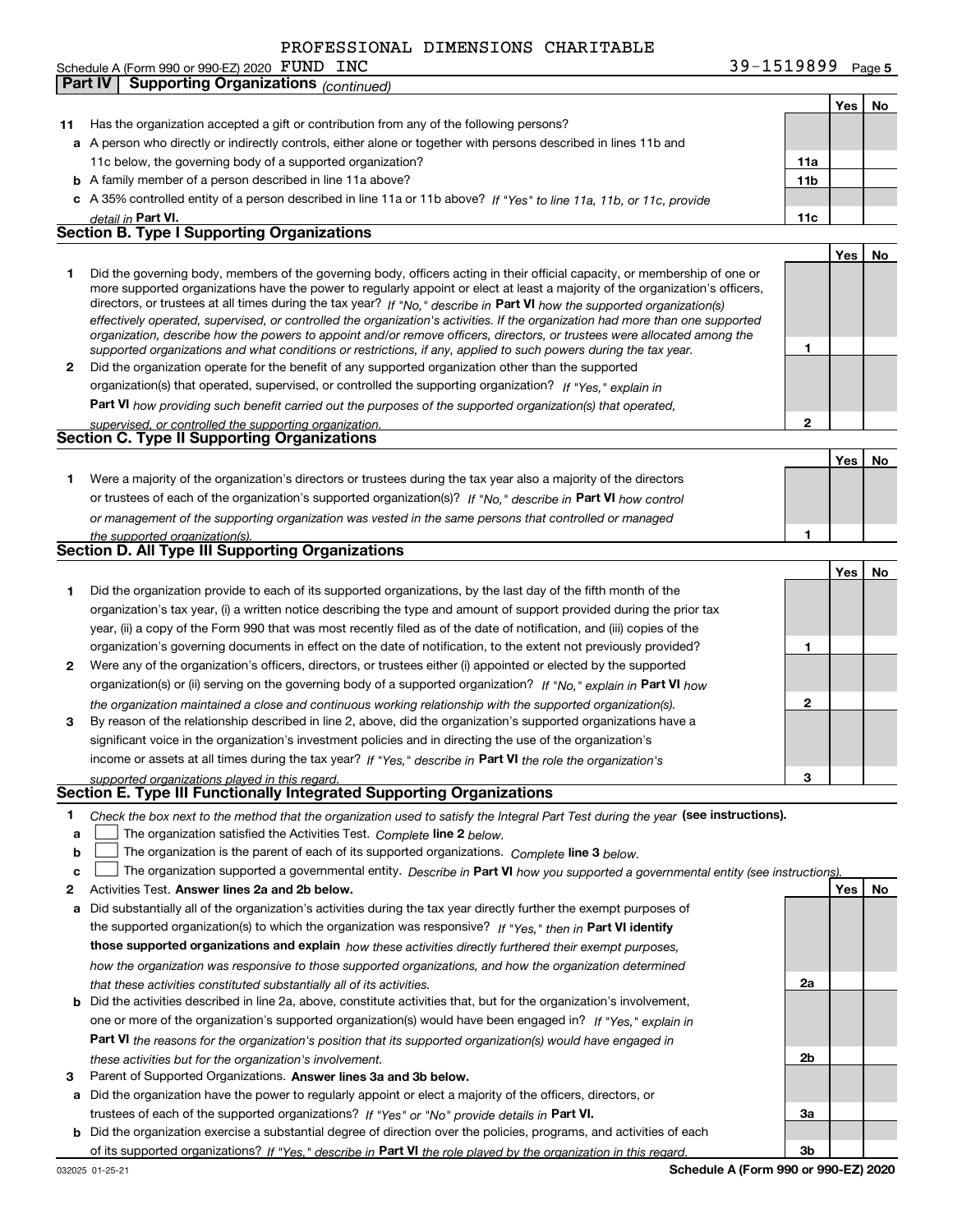|--|

#### **1Part VI** Check here if the organization satisfied the Integral Part Test as a qualifying trust on Nov. 20, 1970 ( explain in Part **VI**). See instructions. **Section A - Adjusted Net Income 123** Other gross income (see instructions) **4**Add lines 1 through 3. **56** Portion of operating expenses paid or incurred for production or **78** Adjusted Net Income (subtract lines 5, 6, and 7 from line 4) **8 8 1234567Section B - Minimum Asset Amount 1**Aggregate fair market value of all non-exempt-use assets (see **2**Acquisition indebtedness applicable to non-exempt-use assets **3** Subtract line 2 from line 1d. **4**Cash deemed held for exempt use. Enter 0.015 of line 3 (for greater amount, **5** Net value of non-exempt-use assets (subtract line 4 from line 3) **678a** Average monthly value of securities **b** Average monthly cash balances **c**Fair market value of other non-exempt-use assets **dTotal**  (add lines 1a, 1b, and 1c) **eDiscount** claimed for blockage or other factors **1a1b1c1d2345678**(explain in detail in Part VI): **Minimum Asset Amount**  (add line 7 to line 6) **Section C - Distributable Amount 123456123456Distributable Amount.** Subtract line 5 from line 4, unless subject to Schedule A (Form 990 or 990-EZ) 2020 FUND INC All other Type III non-functionally integrated supporting organizations must complete Sections A through E. (B) Current Year (optional)(A) Prior Year Net short-term capital gain Recoveries of prior-year distributions Depreciation and depletion collection of gross income or for management, conservation, or maintenance of property held for production of income (see instructions) Other expenses (see instructions) (B) Current Year (optional)(A) Prior Year instructions for short tax year or assets held for part of year): see instructions). Multiply line 5 by 0.035. Recoveries of prior-year distributions Current Year Adjusted net income for prior year (from Section A, line 8, column A) Enter 0.85 of line 1. Minimum asset amount for prior year (from Section B, line 8, column A) Enter greater of line 2 or line 3. Income tax imposed in prior year emergency temporary reduction (see instructions). **Part V Type III Non-Functionally Integrated 509(a)(3) Supporting Organizations**   $\mathcal{L}^{\text{max}}$

**7**Check here if the current year is the organization's first as a non-functionally integrated Type III supporting organization (see instructions). $\mathcal{L}^{\text{max}}$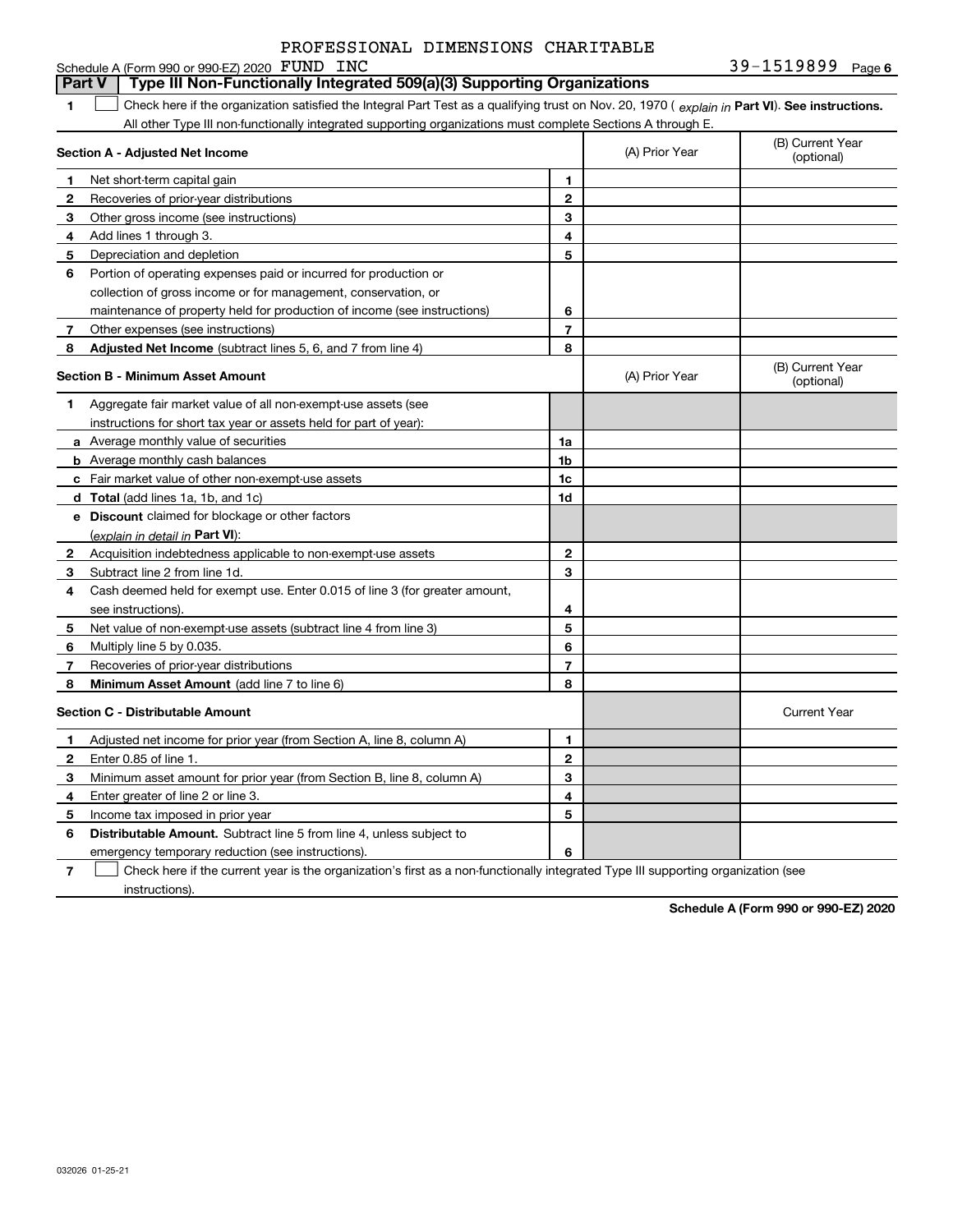| $39 - 1519899$ Page 7 |  |  |
|-----------------------|--|--|
|-----------------------|--|--|

|               | Schedule A (Form 990 or 990-EZ) 2020 FUND INC                                              |                                    |                                               |                | 39-1519899<br>Page 7                             |
|---------------|--------------------------------------------------------------------------------------------|------------------------------------|-----------------------------------------------|----------------|--------------------------------------------------|
| <b>Part V</b> | Type III Non-Functionally Integrated 509(a)(3) Supporting Organizations                    |                                    | (continued)                                   |                |                                                  |
|               | Section D - Distributions                                                                  |                                    |                                               |                | <b>Current Year</b>                              |
| 1             | Amounts paid to supported organizations to accomplish exempt purposes                      |                                    |                                               | 1              |                                                  |
| 2             | Amounts paid to perform activity that directly furthers exempt purposes of supported       |                                    |                                               |                |                                                  |
|               | organizations, in excess of income from activity                                           |                                    |                                               | $\mathbf{2}$   |                                                  |
| 3             | Administrative expenses paid to accomplish exempt purposes of supported organizations      |                                    | 3                                             |                |                                                  |
| 4             | Amounts paid to acquire exempt-use assets                                                  |                                    |                                               | 4              |                                                  |
| 5             | Qualified set-aside amounts (prior IRS approval required - provide details in Part VI)     |                                    |                                               | 5              |                                                  |
| 6             | Other distributions (describe in Part VI). See instructions.                               |                                    |                                               | 6              |                                                  |
| 7             | Total annual distributions. Add lines 1 through 6.                                         |                                    |                                               | $\overline{7}$ |                                                  |
| 8             | Distributions to attentive supported organizations to which the organization is responsive |                                    |                                               |                |                                                  |
|               | (provide details in Part VI). See instructions.                                            |                                    |                                               | 8              |                                                  |
| 9             | Distributable amount for 2020 from Section C, line 6                                       |                                    |                                               | 9              |                                                  |
| 10            | Line 8 amount divided by line 9 amount                                                     |                                    |                                               | 10             |                                                  |
|               | <b>Section E - Distribution Allocations</b> (see instructions)                             | (i)<br><b>Excess Distributions</b> | (ii)<br><b>Underdistributions</b><br>Pre-2020 |                | (iii)<br><b>Distributable</b><br>Amount for 2020 |
| 1             | Distributable amount for 2020 from Section C, line 6                                       |                                    |                                               |                |                                                  |
| 2             | Underdistributions, if any, for years prior to 2020 (reason-                               |                                    |                                               |                |                                                  |
|               | able cause required - explain in Part VI). See instructions.                               |                                    |                                               |                |                                                  |
| 3             | Excess distributions carryover, if any, to 2020                                            |                                    |                                               |                |                                                  |
|               | <b>a</b> From 2015                                                                         |                                    |                                               |                |                                                  |
|               | <b>b</b> From 2016                                                                         |                                    |                                               |                |                                                  |
|               | $c$ From 2017                                                                              |                                    |                                               |                |                                                  |
|               | d From 2018                                                                                |                                    |                                               |                |                                                  |
|               | e From 2019                                                                                |                                    |                                               |                |                                                  |
|               | f Total of lines 3a through 3e                                                             |                                    |                                               |                |                                                  |
|               | g Applied to underdistributions of prior years                                             |                                    |                                               |                |                                                  |
|               | <b>h</b> Applied to 2020 distributable amount                                              |                                    |                                               |                |                                                  |
|               | Carryover from 2015 not applied (see instructions)                                         |                                    |                                               |                |                                                  |
|               | Remainder. Subtract lines 3g, 3h, and 3i from line 3f.                                     |                                    |                                               |                |                                                  |
| 4             | Distributions for 2020 from Section D,                                                     |                                    |                                               |                |                                                  |
|               | \$<br>line $7:$                                                                            |                                    |                                               |                |                                                  |
|               | a Applied to underdistributions of prior years                                             |                                    |                                               |                |                                                  |
|               | <b>b</b> Applied to 2020 distributable amount                                              |                                    |                                               |                |                                                  |
|               | <b>c</b> Remainder. Subtract lines 4a and 4b from line 4.                                  |                                    |                                               |                |                                                  |
|               | Remaining underdistributions for years prior to 2020, if                                   |                                    |                                               |                |                                                  |
|               | any. Subtract lines 3g and 4a from line 2. For result greater                              |                                    |                                               |                |                                                  |
|               | than zero, explain in Part VI. See instructions.                                           |                                    |                                               |                |                                                  |
| 6             | Remaining underdistributions for 2020. Subtract lines 3h                                   |                                    |                                               |                |                                                  |
|               | and 4b from line 1. For result greater than zero, explain in                               |                                    |                                               |                |                                                  |
|               | Part VI. See instructions.                                                                 |                                    |                                               |                |                                                  |
| 7             | <b>Excess distributions carryover to 2021.</b> Add lines 3j                                |                                    |                                               |                |                                                  |
|               | and 4c.                                                                                    |                                    |                                               |                |                                                  |
| 8             | Breakdown of line 7:                                                                       |                                    |                                               |                |                                                  |
|               | a Excess from 2016                                                                         |                                    |                                               |                |                                                  |
|               | <b>b</b> Excess from 2017                                                                  |                                    |                                               |                |                                                  |
|               | c Excess from 2018                                                                         |                                    |                                               |                |                                                  |
|               | d Excess from 2019                                                                         |                                    |                                               |                |                                                  |
|               | e Excess from 2020                                                                         |                                    |                                               |                |                                                  |
|               |                                                                                            |                                    |                                               |                |                                                  |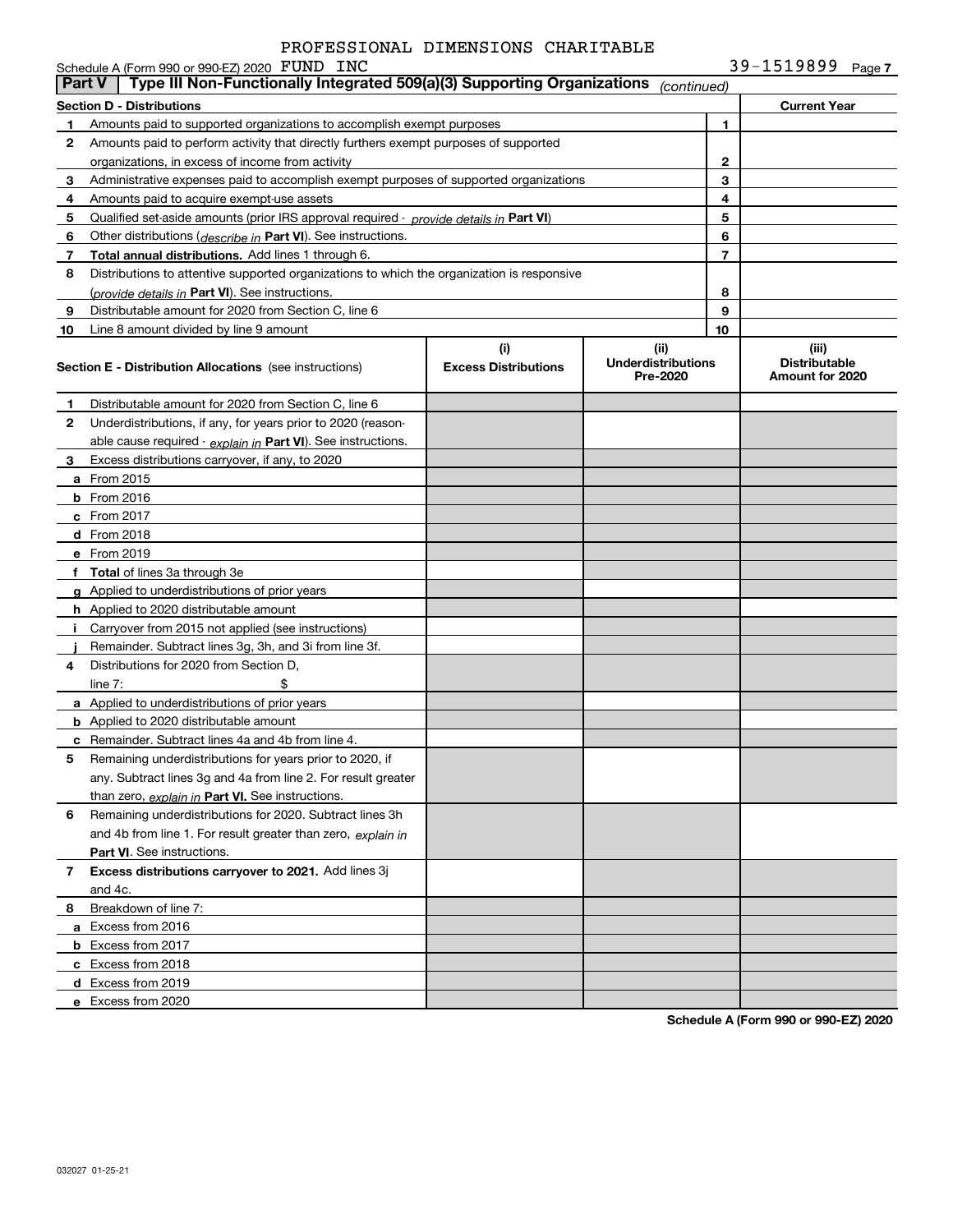|                                                                                                                                                                                                                                                                                                                                                                                                                                                                                                                                          | 39-1519899 Page 8 |
|------------------------------------------------------------------------------------------------------------------------------------------------------------------------------------------------------------------------------------------------------------------------------------------------------------------------------------------------------------------------------------------------------------------------------------------------------------------------------------------------------------------------------------------|-------------------|
| Schedule A (Form 990 or 990-EZ) 2020 FUND INC<br><b>Part VI   Supplemental Information.</b> Provide<br>Supplemental Information. Provide the explanations required by Part II, line 10; Part II, line 17a or 17b; Part III, line 12;<br>Part IV, Section A, lines 1, 2, 3b, 3c, 4b, 4c, 5a, 6, 9a, 9b, 9c, 11a, 11b, and 11c; Part IV, Section B, lines 1 and 2; Part IV, Section C,<br>line 1; Part IV, Section D, lines 2 and 3; Part IV, Section E, lines 1c, 2a, 2b, 3a, and 3b; Part V, line 1; Part V, Section B, line 1e; Part V, |                   |
| Section D, lines 5, 6, and 8; and Part V, Section E, lines 2, 5, and 6. Also complete this part for any additional information.<br>(See instructions.)                                                                                                                                                                                                                                                                                                                                                                                   |                   |
|                                                                                                                                                                                                                                                                                                                                                                                                                                                                                                                                          |                   |
|                                                                                                                                                                                                                                                                                                                                                                                                                                                                                                                                          |                   |
|                                                                                                                                                                                                                                                                                                                                                                                                                                                                                                                                          |                   |
|                                                                                                                                                                                                                                                                                                                                                                                                                                                                                                                                          |                   |
|                                                                                                                                                                                                                                                                                                                                                                                                                                                                                                                                          |                   |
|                                                                                                                                                                                                                                                                                                                                                                                                                                                                                                                                          |                   |
|                                                                                                                                                                                                                                                                                                                                                                                                                                                                                                                                          |                   |
|                                                                                                                                                                                                                                                                                                                                                                                                                                                                                                                                          |                   |
|                                                                                                                                                                                                                                                                                                                                                                                                                                                                                                                                          |                   |
|                                                                                                                                                                                                                                                                                                                                                                                                                                                                                                                                          |                   |
|                                                                                                                                                                                                                                                                                                                                                                                                                                                                                                                                          |                   |
|                                                                                                                                                                                                                                                                                                                                                                                                                                                                                                                                          |                   |
|                                                                                                                                                                                                                                                                                                                                                                                                                                                                                                                                          |                   |
|                                                                                                                                                                                                                                                                                                                                                                                                                                                                                                                                          |                   |
|                                                                                                                                                                                                                                                                                                                                                                                                                                                                                                                                          |                   |
|                                                                                                                                                                                                                                                                                                                                                                                                                                                                                                                                          |                   |
|                                                                                                                                                                                                                                                                                                                                                                                                                                                                                                                                          |                   |
|                                                                                                                                                                                                                                                                                                                                                                                                                                                                                                                                          |                   |
|                                                                                                                                                                                                                                                                                                                                                                                                                                                                                                                                          |                   |
|                                                                                                                                                                                                                                                                                                                                                                                                                                                                                                                                          |                   |
|                                                                                                                                                                                                                                                                                                                                                                                                                                                                                                                                          |                   |
|                                                                                                                                                                                                                                                                                                                                                                                                                                                                                                                                          |                   |
|                                                                                                                                                                                                                                                                                                                                                                                                                                                                                                                                          |                   |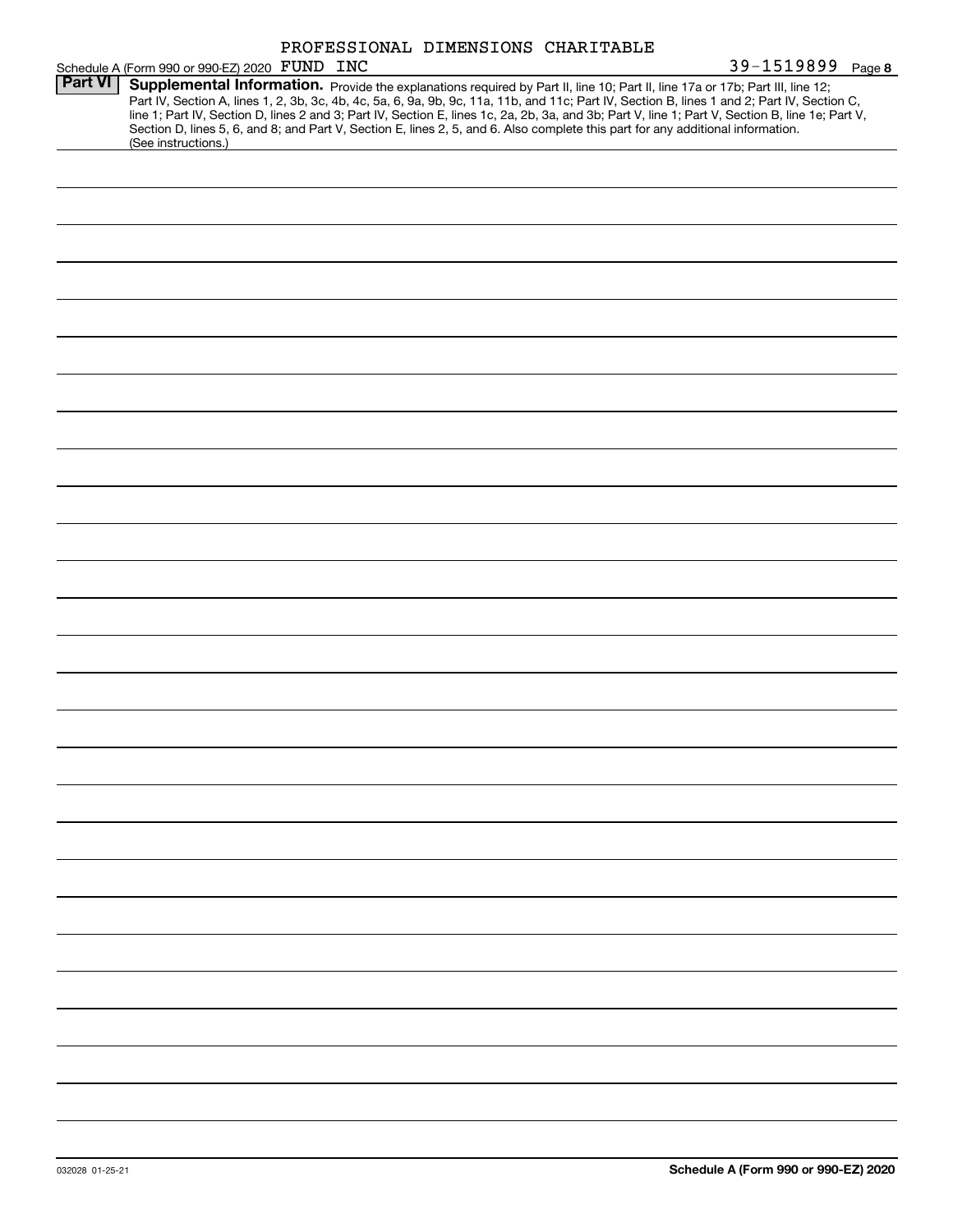| <b>SCHEDULE G</b>                                                                                                                                                          |                                  | <b>Supplemental Information Regarding Fundraising or Gaming Activities</b>                                                                                          |                                    |                                         |    |                                       |  |                                                      | OMB No. 1545-0047                       |
|----------------------------------------------------------------------------------------------------------------------------------------------------------------------------|----------------------------------|---------------------------------------------------------------------------------------------------------------------------------------------------------------------|------------------------------------|-----------------------------------------|----|---------------------------------------|--|------------------------------------------------------|-----------------------------------------|
| (Form 990 or 990-EZ)                                                                                                                                                       |                                  | Complete if the organization answered "Yes" on Form 990, Part IV, line 17, 18, or 19, or if the<br>organization entered more than \$15,000 on Form 990-EZ, line 6a. |                                    |                                         |    |                                       |  |                                                      | <b>2020</b>                             |
| Department of the Treasury                                                                                                                                                 |                                  |                                                                                                                                                                     | Attach to Form 990 or Form 990-EZ. |                                         |    |                                       |  |                                                      | <b>Open to Public</b>                   |
| Internal Revenue Service                                                                                                                                                   |                                  | Go to www.irs.gov/Form990 for instructions and the latest information.                                                                                              |                                    |                                         |    |                                       |  |                                                      | Inspection                              |
| Name of the organization                                                                                                                                                   |                                  | PROFESSIONAL DIMENSIONS CHARITABLE                                                                                                                                  |                                    |                                         |    |                                       |  |                                                      | <b>Employer identification number</b>   |
|                                                                                                                                                                            | FUND INC                         |                                                                                                                                                                     |                                    |                                         |    |                                       |  | 39-1519899                                           |                                         |
| Part I<br>Fundraising Activities. Complete if the organization answered "Yes" on Form 990, Part IV, line 17. Form 990-EZ filers are not<br>required to complete this part. |                                  |                                                                                                                                                                     |                                    |                                         |    |                                       |  |                                                      |                                         |
| 1 Indicate whether the organization raised funds through any of the following activities. Check all that apply.                                                            |                                  |                                                                                                                                                                     |                                    |                                         |    |                                       |  |                                                      |                                         |
| Mail solicitations<br>a                                                                                                                                                    |                                  |                                                                                                                                                                     | е                                  |                                         |    | Solicitation of non-government grants |  |                                                      |                                         |
| b                                                                                                                                                                          | Internet and email solicitations |                                                                                                                                                                     | f                                  |                                         |    | Solicitation of government grants     |  |                                                      |                                         |
| Phone solicitations<br>с                                                                                                                                                   |                                  |                                                                                                                                                                     | Special fundraising events<br>g    |                                         |    |                                       |  |                                                      |                                         |
| In-person solicitations<br>d                                                                                                                                               |                                  |                                                                                                                                                                     |                                    |                                         |    |                                       |  |                                                      |                                         |
| 2 a Did the organization have a written or oral agreement with any individual (including officers, directors, trustees, or                                                 |                                  |                                                                                                                                                                     |                                    |                                         |    |                                       |  |                                                      |                                         |
|                                                                                                                                                                            |                                  | key employees listed in Form 990, Part VII) or entity in connection with professional fundraising services?                                                         |                                    |                                         |    |                                       |  | Yes                                                  | No                                      |
| <b>b</b> If "Yes," list the 10 highest paid individuals or entities (fundraisers) pursuant to agreements under which the fundraiser is to be                               |                                  |                                                                                                                                                                     |                                    |                                         |    |                                       |  |                                                      |                                         |
| compensated at least \$5,000 by the organization.                                                                                                                          |                                  |                                                                                                                                                                     |                                    |                                         |    |                                       |  |                                                      |                                         |
| (i) Name and address of individual                                                                                                                                         |                                  | (ii) Activity                                                                                                                                                       |                                    | (iii) Did<br>fundraiser<br>have custody |    | (iv) Gross receipts                   |  | (v) Amount paid<br>to (or retained by)<br>fundraiser | (vi) Amount paid<br>to (or retained by) |
| or entity (fundraiser)                                                                                                                                                     |                                  |                                                                                                                                                                     |                                    | or control of<br>contributions?         |    | from activity                         |  | listed in col. (i)                                   | organization                            |
|                                                                                                                                                                            |                                  |                                                                                                                                                                     |                                    | Yes                                     | No |                                       |  |                                                      |                                         |
|                                                                                                                                                                            |                                  |                                                                                                                                                                     |                                    |                                         |    |                                       |  |                                                      |                                         |
|                                                                                                                                                                            |                                  |                                                                                                                                                                     |                                    |                                         |    |                                       |  |                                                      |                                         |
|                                                                                                                                                                            |                                  |                                                                                                                                                                     |                                    |                                         |    |                                       |  |                                                      |                                         |
|                                                                                                                                                                            |                                  |                                                                                                                                                                     |                                    |                                         |    |                                       |  |                                                      |                                         |
|                                                                                                                                                                            |                                  |                                                                                                                                                                     |                                    |                                         |    |                                       |  |                                                      |                                         |
|                                                                                                                                                                            |                                  |                                                                                                                                                                     |                                    |                                         |    |                                       |  |                                                      |                                         |
|                                                                                                                                                                            |                                  |                                                                                                                                                                     |                                    |                                         |    |                                       |  |                                                      |                                         |
|                                                                                                                                                                            |                                  |                                                                                                                                                                     |                                    |                                         |    |                                       |  |                                                      |                                         |
|                                                                                                                                                                            |                                  |                                                                                                                                                                     |                                    |                                         |    |                                       |  |                                                      |                                         |
|                                                                                                                                                                            |                                  |                                                                                                                                                                     |                                    |                                         |    |                                       |  |                                                      |                                         |
|                                                                                                                                                                            |                                  |                                                                                                                                                                     |                                    |                                         |    |                                       |  |                                                      |                                         |
|                                                                                                                                                                            |                                  |                                                                                                                                                                     |                                    |                                         |    |                                       |  |                                                      |                                         |
|                                                                                                                                                                            |                                  |                                                                                                                                                                     |                                    |                                         |    |                                       |  |                                                      |                                         |
| Total                                                                                                                                                                      |                                  |                                                                                                                                                                     |                                    |                                         |    |                                       |  |                                                      |                                         |
| 3 List all states in which the organization is registered or licensed to solicit contributions or has been notified it is exempt from registration<br>or licensing.        |                                  |                                                                                                                                                                     |                                    |                                         |    |                                       |  |                                                      |                                         |
|                                                                                                                                                                            |                                  |                                                                                                                                                                     |                                    |                                         |    |                                       |  |                                                      |                                         |
|                                                                                                                                                                            |                                  |                                                                                                                                                                     |                                    |                                         |    |                                       |  |                                                      |                                         |
|                                                                                                                                                                            |                                  |                                                                                                                                                                     |                                    |                                         |    |                                       |  |                                                      |                                         |
|                                                                                                                                                                            |                                  |                                                                                                                                                                     |                                    |                                         |    |                                       |  |                                                      |                                         |
|                                                                                                                                                                            |                                  |                                                                                                                                                                     |                                    |                                         |    |                                       |  |                                                      |                                         |

LHA For Paperwork Reduction Act Notice, see the Instructions for Form 990 or 990-EZ. Schedule G (Form 990 or 990-EZ) 2020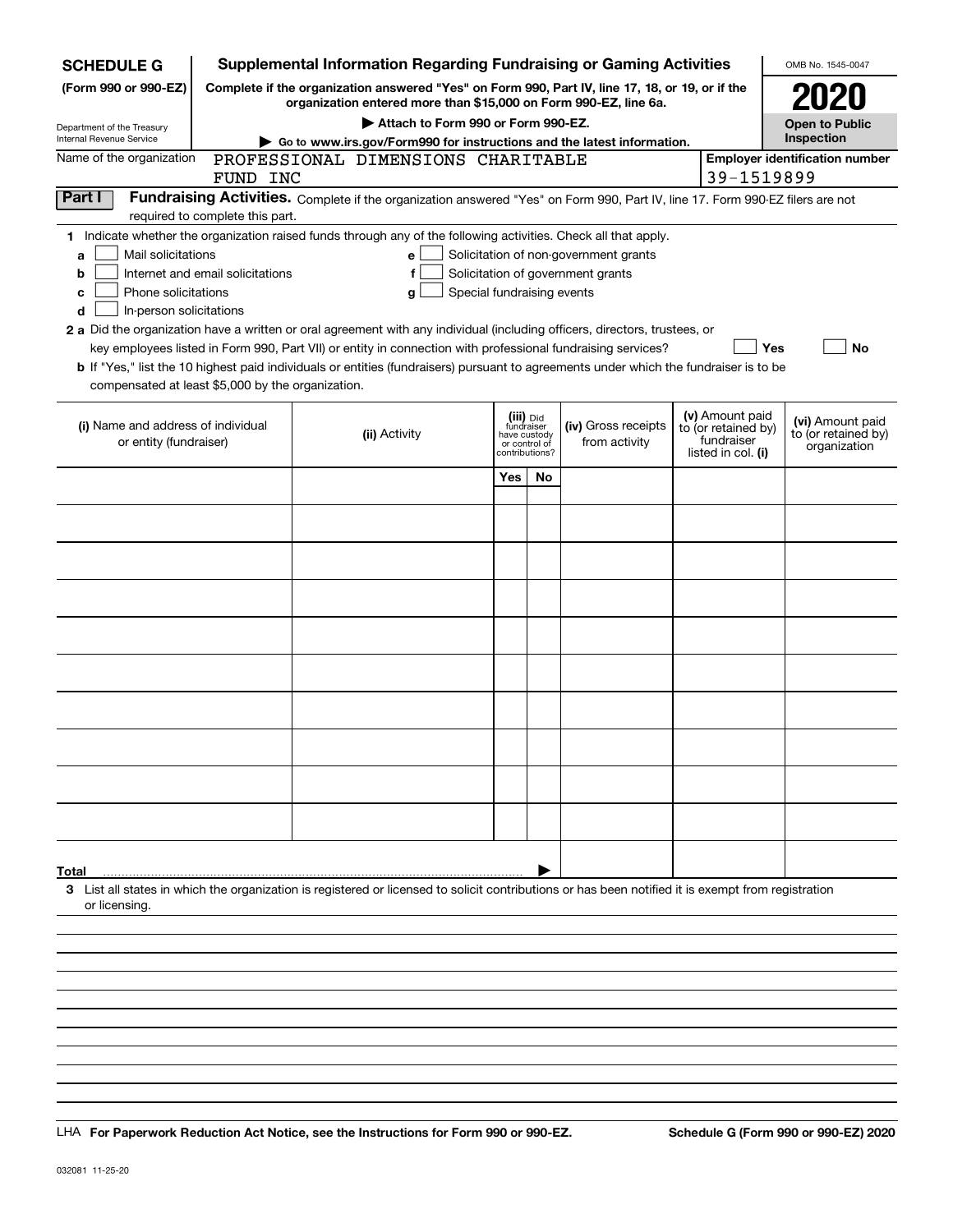Schedule G (Form 990 or 990-EZ) 2020 FUND INC

**2** FUND INC 39-1519899

**Part II** | Fundraising Events. Complete if the organization answered "Yes" on Form 990, Part IV, line 18, or reported more than \$15,000 of fundraising event contributions and gross income on Form 990-EZ, lines 1 and 6b. List events with gross receipts greater than \$5,000.

|                 |              | UI TUNUMANI YOO KA GILI DUNINGIDIIS ANG YIOONIG UN TUNIT JJOHAL, IINGS TANG OD. LISE GVGNO WIEN YOOS TOGGIDIS YIGAGI ENAN IDJOOD. |                |                                                  |                                 |                                                     |
|-----------------|--------------|-----------------------------------------------------------------------------------------------------------------------------------|----------------|--------------------------------------------------|---------------------------------|-----------------------------------------------------|
|                 |              |                                                                                                                                   | $(a)$ Event #1 | (b) Event $#2$                                   | (c) Other events<br><b>NONE</b> | (d) Total events<br>(add col. (a) through           |
|                 |              |                                                                                                                                   | GALA           |                                                  |                                 |                                                     |
|                 |              |                                                                                                                                   | (event type)   | (event type)                                     | (total number)                  | col. (c)                                            |
| Revenue         |              |                                                                                                                                   | 55, 250.       |                                                  |                                 | 55,250.                                             |
|                 |              |                                                                                                                                   | 4,001.         |                                                  |                                 | 4,001.                                              |
|                 |              | 3 Gross income (line 1 minus line 2)                                                                                              | 51, 249.       |                                                  |                                 | 51, 249.                                            |
|                 |              |                                                                                                                                   |                |                                                  |                                 |                                                     |
| Direct Expenses | 5.           |                                                                                                                                   |                |                                                  |                                 |                                                     |
|                 | 6            |                                                                                                                                   |                |                                                  |                                 |                                                     |
|                 |              | 7 Food and beverages                                                                                                              |                |                                                  |                                 |                                                     |
|                 | 8            |                                                                                                                                   | 28,985.        |                                                  |                                 | $\frac{28,985.}{31,357.}$                           |
|                 | 9            |                                                                                                                                   | 31,357.        |                                                  |                                 |                                                     |
|                 |              | 10 Direct expense summary. Add lines 4 through 9 in column (d)                                                                    |                |                                                  |                                 | 60, 342.                                            |
|                 |              | 11 Net income summary. Subtract line 10 from line 3, column (d)                                                                   |                |                                                  |                                 | $-9,093.$                                           |
|                 | Part III     | Gaming. Complete if the organization answered "Yes" on Form 990, Part IV, line 19, or reported more than                          |                |                                                  |                                 |                                                     |
|                 |              | \$15,000 on Form 990-EZ, line 6a.                                                                                                 |                |                                                  |                                 |                                                     |
|                 |              |                                                                                                                                   | (a) Bingo      | (b) Pull tabs/instant<br>bingo/progressive bingo | (c) Other gaming                | (d) Total gaming (add<br>col. (a) through col. (c)) |
| Revenue         |              |                                                                                                                                   |                |                                                  |                                 |                                                     |
|                 |              |                                                                                                                                   |                |                                                  |                                 |                                                     |
|                 |              |                                                                                                                                   |                |                                                  |                                 |                                                     |
| Direct Expenses | $\mathbf{3}$ |                                                                                                                                   |                |                                                  |                                 |                                                     |
|                 | 4            |                                                                                                                                   |                |                                                  |                                 |                                                     |
|                 |              |                                                                                                                                   |                |                                                  |                                 |                                                     |

|                                                                                                                                                                                    | 5. | Other direct expenses                                                                                                                    |                |                |                |     |    |
|------------------------------------------------------------------------------------------------------------------------------------------------------------------------------------|----|------------------------------------------------------------------------------------------------------------------------------------------|----------------|----------------|----------------|-----|----|
|                                                                                                                                                                                    | 6  | Volunteer labor                                                                                                                          | %<br>Yes<br>No | Yes<br>%<br>No | Yes<br>%<br>No |     |    |
|                                                                                                                                                                                    | 7  | Direct expense summary. Add lines 2 through 5 in column (d)                                                                              |                |                |                |     |    |
|                                                                                                                                                                                    | 8  |                                                                                                                                          |                |                |                |     |    |
| Enter the state(s) in which the organization conducts gaming activities:<br>9<br>a Is the organization licensed to conduct gaming activities in each of these states?<br>No<br>Yes |    |                                                                                                                                          |                |                |                |     |    |
|                                                                                                                                                                                    |    | <b>b</b> If "No," explain:                                                                                                               |                |                |                |     |    |
|                                                                                                                                                                                    |    | 10a Were any of the organization's gaming licenses revoked, suspended, or terminated during the tax year?<br><b>b</b> If "Yes," explain: |                |                |                | Yes | No |

032082 11-25-20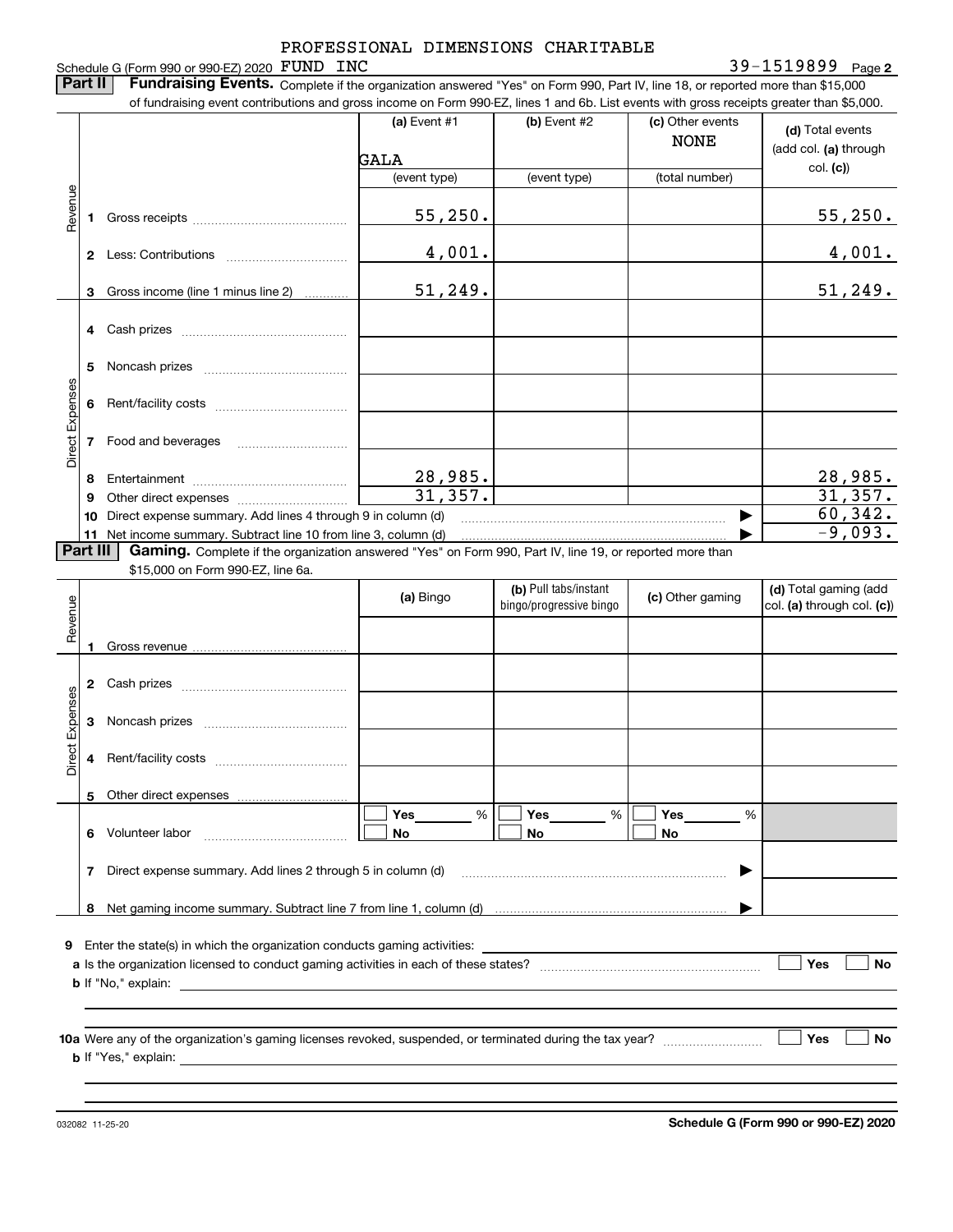| PROFESSIONAL DIMENSIONS CHARITABLE |  |  |
|------------------------------------|--|--|
|------------------------------------|--|--|

| Schedule G (Form 990 or 990-EZ) 2020 FUND INC                                                                                                                                                                                                                                                       | 39-1519899 |      | Page 3    |
|-----------------------------------------------------------------------------------------------------------------------------------------------------------------------------------------------------------------------------------------------------------------------------------------------------|------------|------|-----------|
|                                                                                                                                                                                                                                                                                                     |            | Yes  | <b>No</b> |
| 12 Is the organization a grantor, beneficiary or trustee of a trust, or a member of a partnership or other entity formed                                                                                                                                                                            |            |      |           |
|                                                                                                                                                                                                                                                                                                     |            | Yes  | No        |
| 13 Indicate the percentage of gaming activity conducted in:                                                                                                                                                                                                                                         |            |      |           |
|                                                                                                                                                                                                                                                                                                     | 13a        |      | %         |
| <b>b</b> An outside facility <i>www.communicality www.communicality.communicality www.communicality www.communicality.com</i>                                                                                                                                                                       | 13b        |      | $\%$      |
| 14 Enter the name and address of the person who prepares the organization's gaming/special events books and records:                                                                                                                                                                                |            |      |           |
| Name $\blacktriangleright$<br><u>state and the state of the state of the state of the state of the state of the state of the state of the state of the state of the state of the state of the state of the state of the state of the state of the state of the</u><br>Address $\blacktriangleright$ |            |      |           |
| and the control of the control of the control of the control of the control of the control of the control of the                                                                                                                                                                                    |            | Yes  | No        |
|                                                                                                                                                                                                                                                                                                     |            |      |           |
|                                                                                                                                                                                                                                                                                                     |            |      |           |
| c If "Yes," enter name and address of the third party:                                                                                                                                                                                                                                              |            |      |           |
|                                                                                                                                                                                                                                                                                                     |            |      |           |
| Name $\blacktriangleright$                                                                                                                                                                                                                                                                          |            |      |           |
| Address $\blacktriangleright$<br><u> 1980 - Jan James James Barnett, fransk politik (d. 1980)</u>                                                                                                                                                                                                   |            |      |           |
| 16 Gaming manager information:                                                                                                                                                                                                                                                                      |            |      |           |
| Name $\blacktriangleright$<br><u> 1980 - Jan Alexandri, manazar amerikan bashkar (</u>                                                                                                                                                                                                              |            |      |           |
| Gaming manager compensation > \$                                                                                                                                                                                                                                                                    |            |      |           |
|                                                                                                                                                                                                                                                                                                     |            |      |           |
| Description of services provided ><br><u> Alexandria de la contrada de la contrada de la contrada de la contrada de la contrada de la contrada de la c</u>                                                                                                                                          |            |      |           |
|                                                                                                                                                                                                                                                                                                     |            |      |           |
| Director/officer<br>Employee<br>Independent contractor                                                                                                                                                                                                                                              |            |      |           |
| <b>17</b> Mandatory distributions:                                                                                                                                                                                                                                                                  |            |      |           |
| a Is the organization required under state law to make charitable distributions from the gaming proceeds to                                                                                                                                                                                         |            |      |           |
| retain the state gaming license?                                                                                                                                                                                                                                                                    |            | 」Yes | $\Box$ No |
| <b>b</b> Enter the amount of distributions required under state law to be distributed to other exempt organizations or spent in the                                                                                                                                                                 |            |      |           |
| organization's own exempt activities during the tax year $\triangleright$ \$<br><b>Part IV</b><br>Supplemental Information. Provide the explanations required by Part I, line 2b, columns (iii) and (v); and Part III, lines 9, 9b, 10b,                                                            |            |      |           |
| 15b, 15c, 16, and 17b, as applicable. Also provide any additional information. See instructions.                                                                                                                                                                                                    |            |      |           |
|                                                                                                                                                                                                                                                                                                     |            |      |           |
|                                                                                                                                                                                                                                                                                                     |            |      |           |
|                                                                                                                                                                                                                                                                                                     |            |      |           |
|                                                                                                                                                                                                                                                                                                     |            |      |           |
|                                                                                                                                                                                                                                                                                                     |            |      |           |
|                                                                                                                                                                                                                                                                                                     |            |      |           |
|                                                                                                                                                                                                                                                                                                     |            |      |           |
|                                                                                                                                                                                                                                                                                                     |            |      |           |
|                                                                                                                                                                                                                                                                                                     |            |      |           |
|                                                                                                                                                                                                                                                                                                     |            |      |           |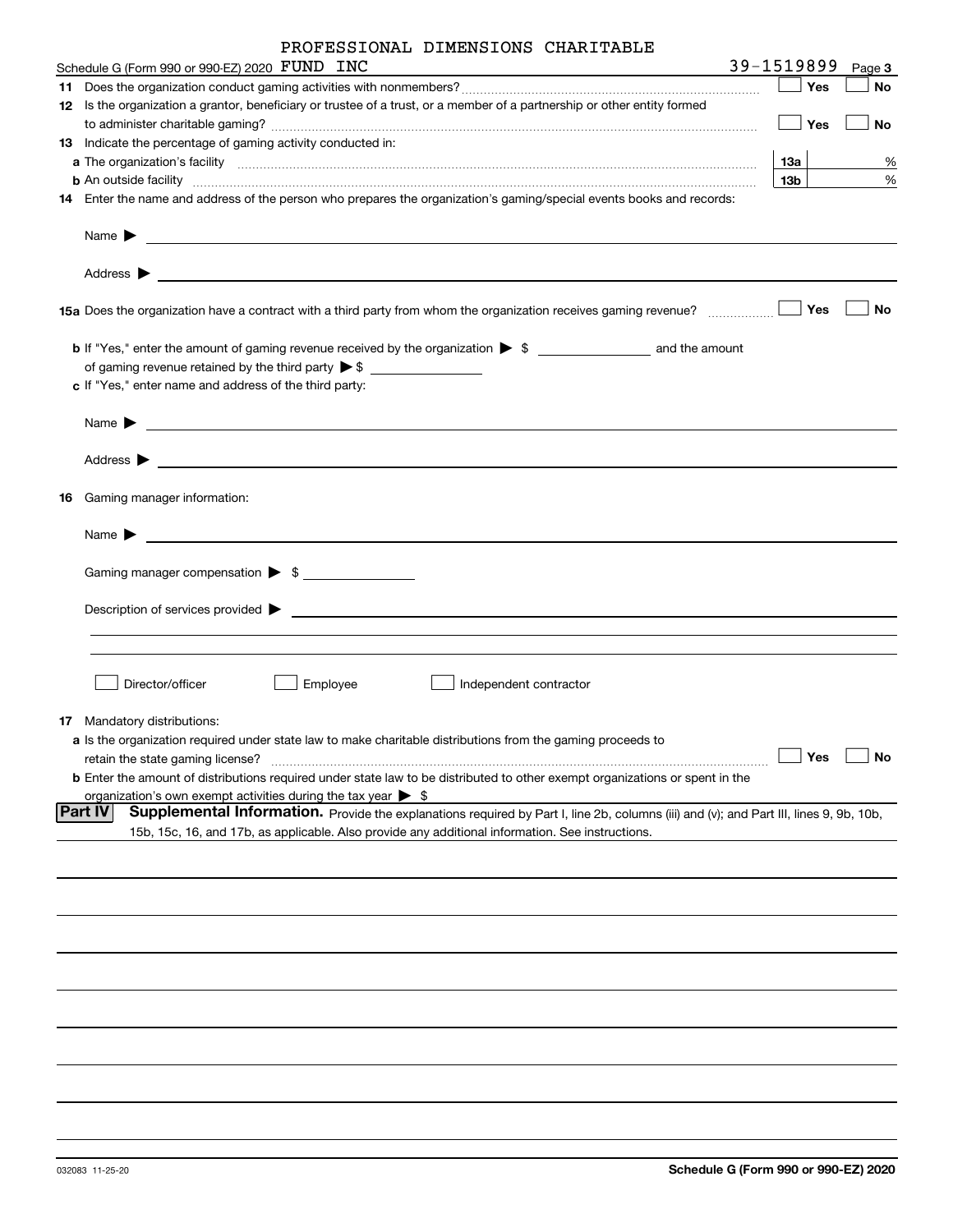|                                                                                          | PROFESSIONAL DIMENSIONS CHARITABLE<br>FUND INC |  | 39-1519899 Page 4 |
|------------------------------------------------------------------------------------------|------------------------------------------------|--|-------------------|
| Schedule G (Form 990 or 990-EZ) FUND INC<br>Part IV Supplemental Information (continued) |                                                |  |                   |
|                                                                                          |                                                |  |                   |
|                                                                                          |                                                |  |                   |
|                                                                                          |                                                |  |                   |
|                                                                                          |                                                |  |                   |
|                                                                                          |                                                |  |                   |
|                                                                                          |                                                |  |                   |
|                                                                                          |                                                |  |                   |
|                                                                                          |                                                |  |                   |
|                                                                                          |                                                |  |                   |
|                                                                                          |                                                |  |                   |
|                                                                                          |                                                |  |                   |
|                                                                                          |                                                |  |                   |
|                                                                                          |                                                |  |                   |
|                                                                                          |                                                |  |                   |
|                                                                                          |                                                |  |                   |
|                                                                                          |                                                |  |                   |
|                                                                                          |                                                |  |                   |
|                                                                                          |                                                |  |                   |
|                                                                                          |                                                |  |                   |
|                                                                                          |                                                |  |                   |
|                                                                                          |                                                |  |                   |
|                                                                                          |                                                |  |                   |
|                                                                                          |                                                |  |                   |
|                                                                                          |                                                |  |                   |
|                                                                                          |                                                |  |                   |
|                                                                                          |                                                |  |                   |
|                                                                                          |                                                |  |                   |
|                                                                                          |                                                |  |                   |
|                                                                                          |                                                |  |                   |
|                                                                                          |                                                |  |                   |
|                                                                                          |                                                |  |                   |
|                                                                                          |                                                |  |                   |
|                                                                                          |                                                |  |                   |
|                                                                                          |                                                |  |                   |
|                                                                                          |                                                |  |                   |
|                                                                                          |                                                |  |                   |
|                                                                                          |                                                |  |                   |
|                                                                                          |                                                |  |                   |
|                                                                                          |                                                |  |                   |
|                                                                                          |                                                |  |                   |
|                                                                                          |                                                |  |                   |
|                                                                                          |                                                |  |                   |
|                                                                                          |                                                |  |                   |
|                                                                                          |                                                |  |                   |
|                                                                                          |                                                |  |                   |
|                                                                                          |                                                |  |                   |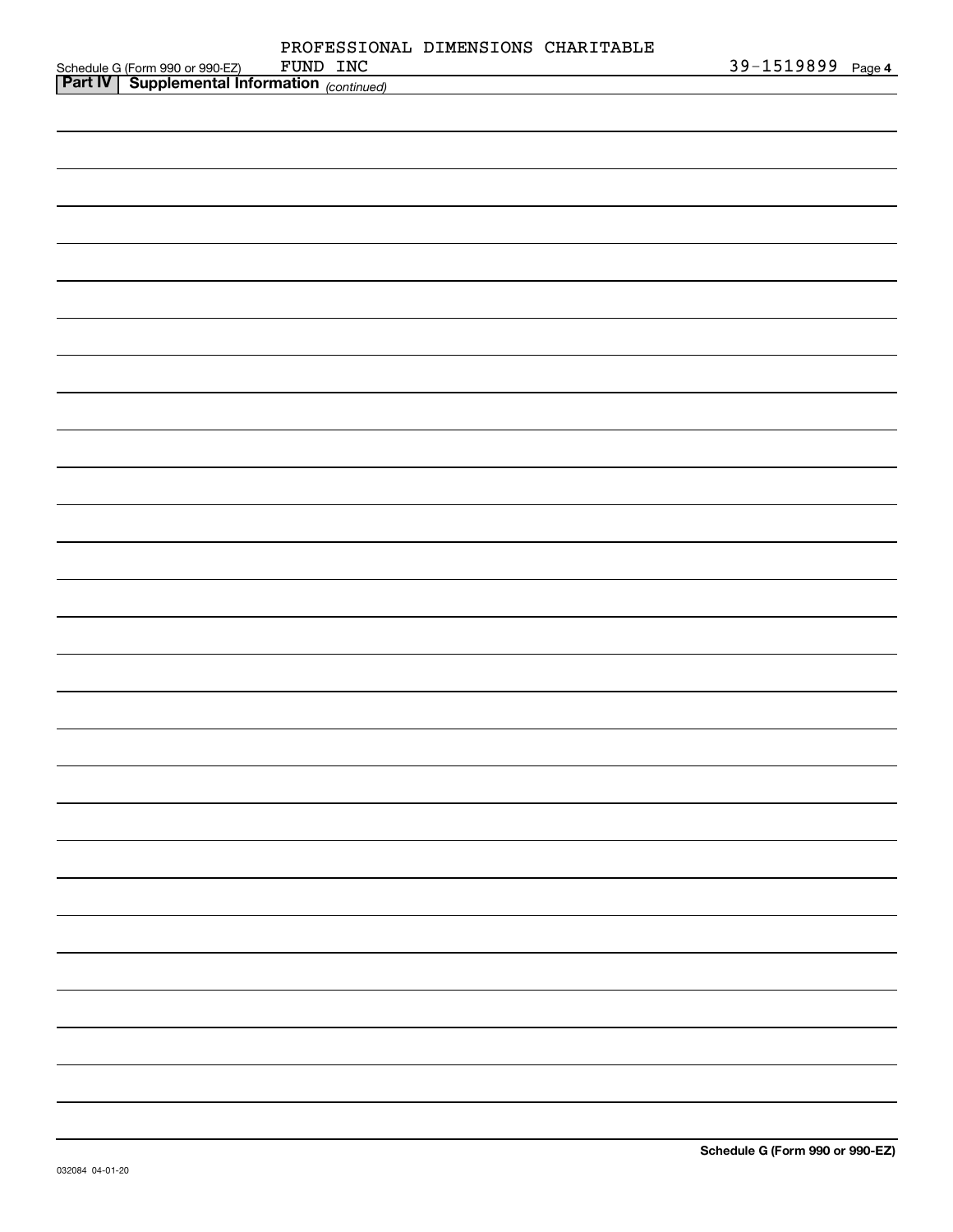| <b>SCHEDULE O</b> |  |  |  |
|-------------------|--|--|--|
|                   |  |  |  |

**(Form 990 or 990-EZ)**

Department of the Treasury Internal Revenue Service Name of the organization

## **Supplemental Information to Form 990 or 990-EZ**

**Complete to provide information for responses to specific questions on Form 990 or 990-EZ or to provide any additional information. | Attach to Form 990 or 990-EZ. | Go to www.irs.gov/Form990 for the latest information.**

PROFESSIONAL DIMENSIONS CHARITABLE

### FORM 990-EZ, PART I, LINE 4, OTHER INVESTMENT INCOME:

DESCRIPTION OF PROPERTY: AMOUNT:

INTEREST INCOME 33.

### FORM 990-EZ, PART I, LINE 10, GRANTS AND SIMILAR AMOUNTS PAID:

ACTIVITY CLASSIFICATION:

GRANTEE NAME: YWCA SEW

PROPERTY DESCRIPTION: CASH

AMOUNT GIVEN: 51,238.

ACTIVITY CLASSIFICATION:

GRANTEE NAME: ST. JOAN ANTIDA HIGH SCHOOL

PROPERTY DESCRIPTION: CASH

AMOUNT GIVEN: 5,000.

ACTIVITY CLASSIFICATION:

GRANTEE NAME: MILWAUKEE BUSINESS JOURNAL

PROPERTY DESCRIPTION: CASH

AMOUNT GIVEN: 2.1990.

ACTIVITY CLASSIFICATION:

GRANTEE NAME: WISCONSIN WOMEN'S BUSINESS INITIATIVE CORPORATION

PROPERTY DESCRIPTION: CASH

AMOUNT GIVEN: 2,500.



FUND INC 39-1519899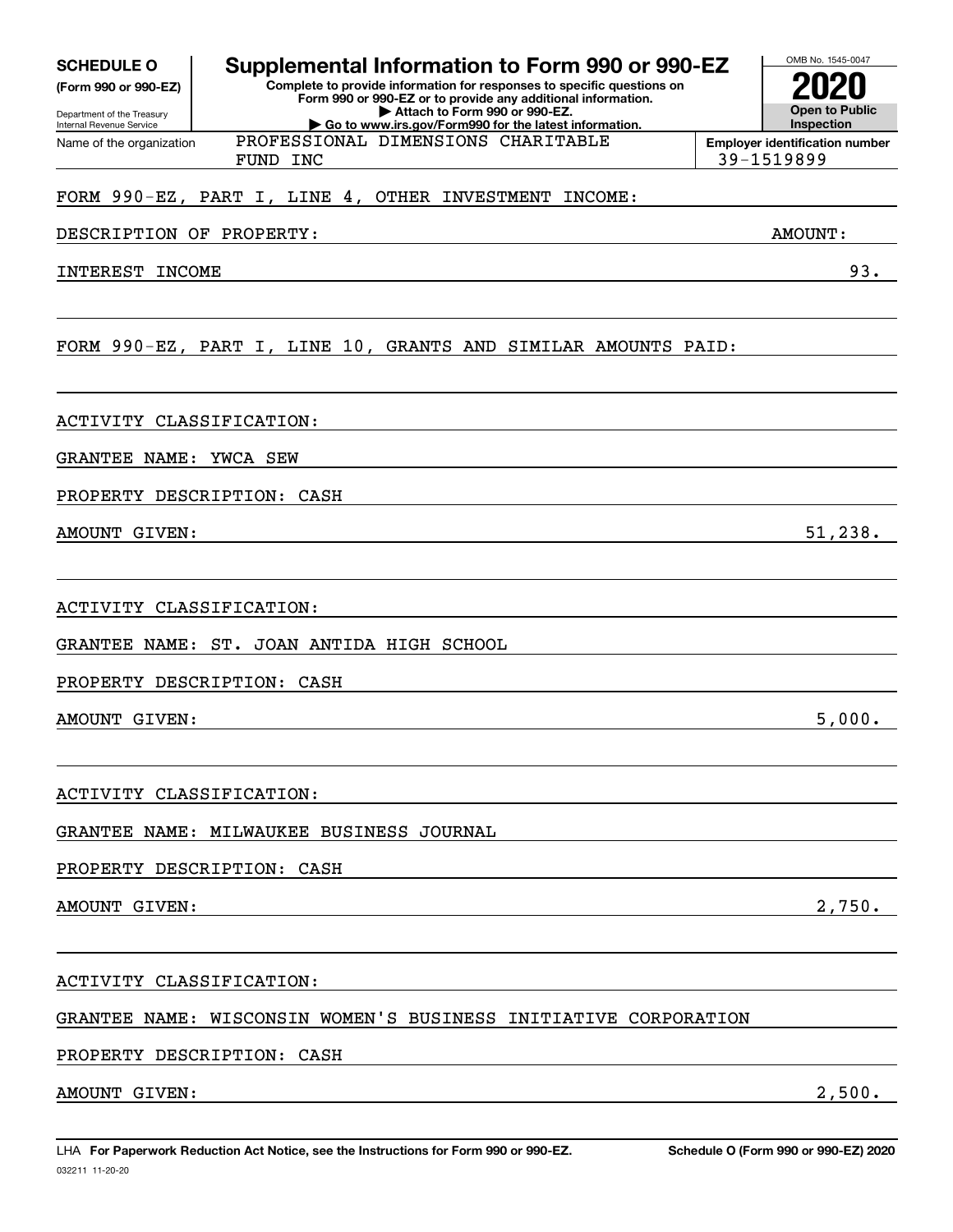| Schedule O (Form 990 or 990-EZ) 2020<br>PROFESSIONAL DIMENSIONS CHARITABLE<br>Name of the organization<br>FUND INC |              | Page 2<br><b>Employer identification number</b><br>39-1519899 |
|--------------------------------------------------------------------------------------------------------------------|--------------|---------------------------------------------------------------|
| ACTIVITY CLASSIFICATION:                                                                                           |              |                                                               |
| GRANTEE NAME: GREATER MILWAUKEE FOUNDATION                                                                         |              |                                                               |
| PROPERTY DESCRIPTION: CASH                                                                                         |              |                                                               |
| AMOUNT GIVEN:                                                                                                      |              | $16,040$ .                                                    |
| TOTAL INCLUDED ON FORM 990-EZ, LINE 10                                                                             |              | 77,528.                                                       |
| FORM 990-EZ, PART I, LINE 16, OTHER EXPENSES:                                                                      |              |                                                               |
| DESCRIPTION OF OTHER EXPENSES:                                                                                     |              | <b>AMOUNT:</b>                                                |
| <b>OTHER</b>                                                                                                       |              | 2,674.                                                        |
| FUNDRAISING                                                                                                        |              | 32.                                                           |
| <b>INSURANCE</b>                                                                                                   |              | 2,003.                                                        |
| OFFICE EXPENSES                                                                                                    |              | 419.                                                          |
| <b>BOARD EXPENSES</b>                                                                                              |              | 2,113.                                                        |
| TOTAL TO FORM 990-EZ, LINE 16                                                                                      |              | 7,241.                                                        |
| FORM 990-EZ, PART II, LINE 24, OTHER ASSETS:                                                                       |              |                                                               |
| DESCRIPTION                                                                                                        | BEG. OF YEAR | END OF YEAR                                                   |
| ACCOUNTS RECEIVABLE                                                                                                |              | 1,321.<br>0.                                                  |
| FORM 990-EZ, PART II, LINE 26, OTHER LIABILITIES:                                                                  |              |                                                               |
| DESCRIPTION                                                                                                        |              | BEG. OF YEAR END OF YEAR                                      |
| DUE TO PROFESSIONAL DIMENSIONS                                                                                     |              | 0.<br>3,476.                                                  |
| FORM 990-EZ, PART III, PRIMARY EXEMPT PURPOSE - TO PROVIDE DIRECT                                                  |              |                                                               |
| ASSISTANCE TO ORGANIZATIONS AND PROGRAMS THAT AFFECT LONG-TERM CHANGE                                              |              |                                                               |
| IN THE COMMUNITY                                                                                                   |              |                                                               |
|                                                                                                                    |              |                                                               |

FORM 990-EZ, PART III, LINE 28, PROGRAM SERVICE ACCOMPLISHMENTS: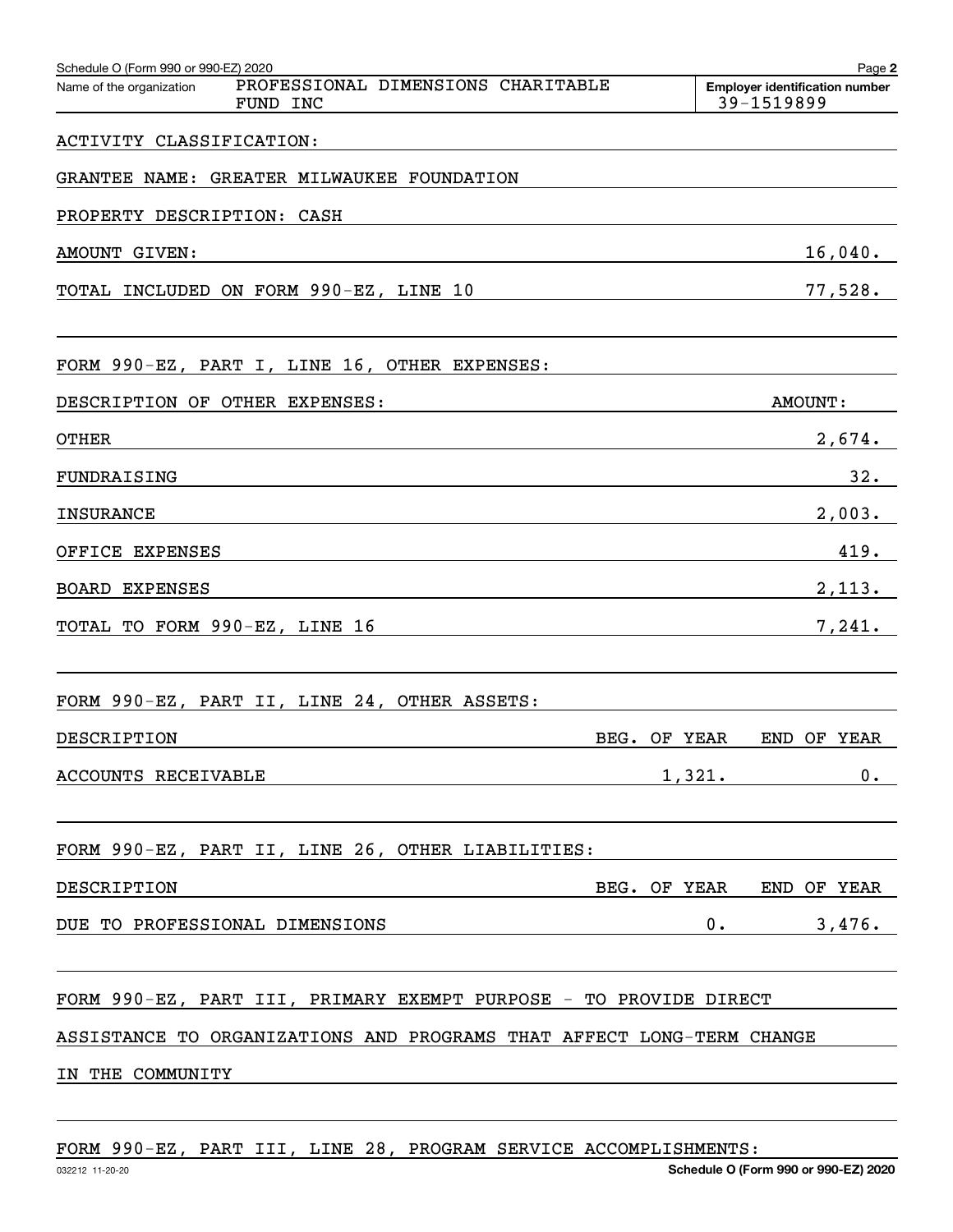| Schedule O (Form 990 or 990-EZ) 2020                                       | Page 2                                              |
|----------------------------------------------------------------------------|-----------------------------------------------------|
| PROFESSIONAL DIMENSIONS CHARITABLE<br>Name of the organization<br>FUND INC | <b>Employer identification number</b><br>39-1519899 |
| PROVIDED 330+ MEMBERS OF PROFESSIONAL DIMENSIONS WITH                      |                                                     |
| VOLUNTEER OPPORTUNITIES IN PARTNERSHIP WITH YMCA OF                        |                                                     |
| SOUTHEASTERN WISCONSIN AND NIA IMANI FAMILY, INC. TO                       |                                                     |
| ADVANCE THEIR RESPECTIVE MISSIONS.                                         |                                                     |
| CONTRIBUTED \$50,000 TO OUR CHARITABLE PROJECT PARTNER, YWCA SEW.          |                                                     |
| INTERVIEWED SIGNATURE PROJECT CANDIDATES FOR OUR 2021-23 PROJECT AND       |                                                     |
| SELECTED NIA IMANI FAMILY, INC.                                            |                                                     |
| HONORED TWO TRAILBLAZING WOMEN LEADERS AND ONE LOCAL ARTIST AT THE 2021    |                                                     |
| IMPRINT AWARDS, SOON TO HONOR TWO MORE AT NEXT YEAR'S EVENT ON MARCH       |                                                     |
| 24, 2022.                                                                  |                                                     |
|                                                                            |                                                     |
| FORM 990-EZ, PART V, INFORMATION REGARDING PERSONAL BENEFIT CONTRACTS:     |                                                     |
| THE ORGANIZATION DID NOT, DURING THE YEAR, RECEIVE ANY FUNDS, DIRECTLY,    |                                                     |
| OR INDIRECTLY, TO PAY PREMIUMS ON A PERSONAL BENEFIT CONTRACT.             |                                                     |

THE ORGANIZATION, DID NOT, DURING THE YEAR, PAY ANY PREMIUMS, DIRECTLY,

OR INDIRECTLY, ON A PERSONAL BENEFIT CONTRACT.